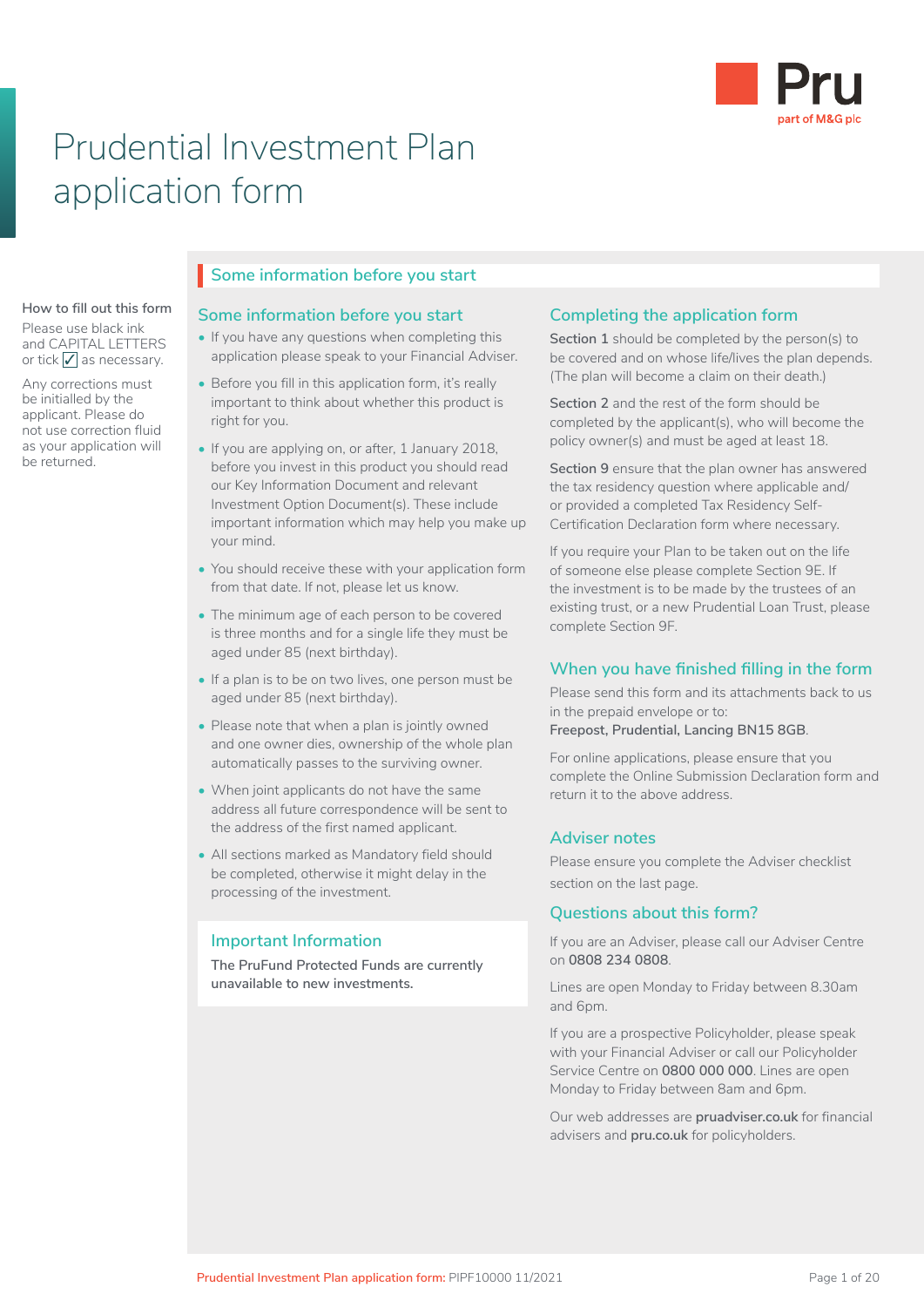|                                                                                  | 1 Personal details of the person(s) to be covered                                                            |                                                             |
|----------------------------------------------------------------------------------|--------------------------------------------------------------------------------------------------------------|-------------------------------------------------------------|
| Mandatory field.                                                                 | First (or only) person to be covered                                                                         |                                                             |
| Please use black ink<br>and CAPITAL LETTERS<br>or tick $\sqrt{\ }$ as necessary. | $\mathsf{Mr}$<br>Mrs<br>Miss<br>Dr<br>$\mathsf{Ms}$                                                          | Other                                                       |
|                                                                                  | Surname                                                                                                      | Other names in full                                         |
|                                                                                  |                                                                                                              |                                                             |
|                                                                                  | Permanent residential address (including postcode)                                                           |                                                             |
|                                                                                  |                                                                                                              |                                                             |
|                                                                                  |                                                                                                              |                                                             |
|                                                                                  | Phone number                                                                                                 | Email address                                               |
|                                                                                  |                                                                                                              | Not Mandatory                                               |
|                                                                                  | Female<br>Male<br>Gender                                                                                     | Date of birth<br>$\Box$<br>MMY<br>$\Box$<br>Y               |
|                                                                                  | Second person to be covered (if applicable)                                                                  |                                                             |
|                                                                                  | $\mathsf{Mr}$<br>Mrs<br>Miss<br>$\mathsf{Ms}$<br>Dr                                                          | Other                                                       |
|                                                                                  | Surname                                                                                                      | Other names in full                                         |
|                                                                                  |                                                                                                              |                                                             |
|                                                                                  | Permanent residential address (including postcode)                                                           |                                                             |
|                                                                                  |                                                                                                              |                                                             |
|                                                                                  |                                                                                                              |                                                             |
|                                                                                  |                                                                                                              |                                                             |
|                                                                                  | Phone number                                                                                                 | Email address<br>Not Mandatory                              |
|                                                                                  |                                                                                                              |                                                             |
|                                                                                  | Gender<br>Female<br>Male                                                                                     | Date of birth<br>$\Box$<br>$M$ $M$<br>$\Box$<br>Y<br>Y<br>Y |
|                                                                                  | The death benefit for joint life plans will only be payable when both persons covered by the plan have died. |                                                             |
|                                                                                  |                                                                                                              |                                                             |
|                                                                                  |                                                                                                              |                                                             |
|                                                                                  |                                                                                                              |                                                             |
|                                                                                  |                                                                                                              |                                                             |
|                                                                                  |                                                                                                              |                                                             |
|                                                                                  |                                                                                                              |                                                             |
|                                                                                  |                                                                                                              |                                                             |
|                                                                                  |                                                                                                              |                                                             |
|                                                                                  |                                                                                                              |                                                             |
|                                                                                  |                                                                                                              |                                                             |
|                                                                                  |                                                                                                              |                                                             |
|                                                                                  |                                                                                                              |                                                             |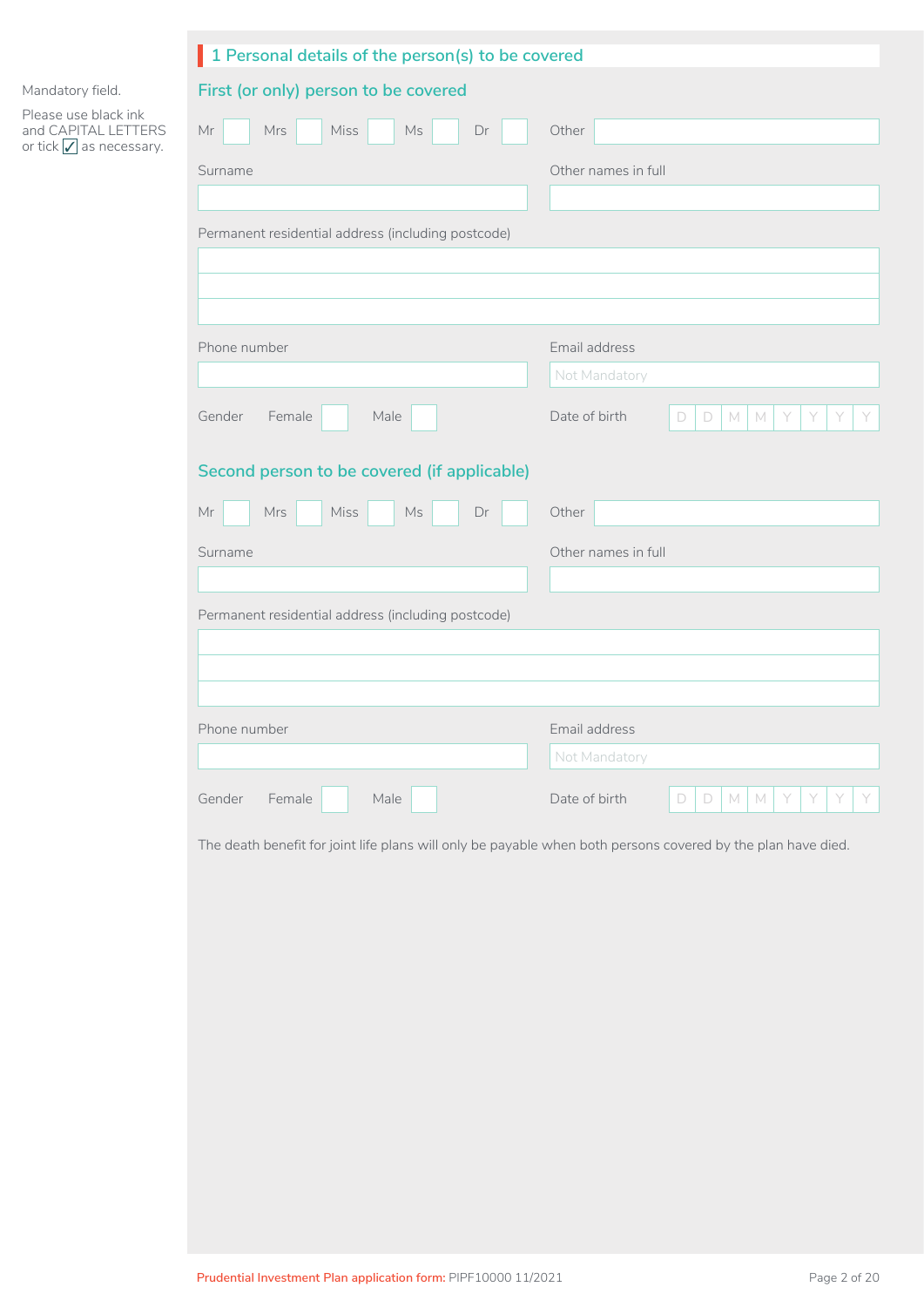| 2 Details of your investment and Set-up Adviser Charge instructions                                                                                                                                                   |                                                                                  |  |  |  |  |  |
|-----------------------------------------------------------------------------------------------------------------------------------------------------------------------------------------------------------------------|----------------------------------------------------------------------------------|--|--|--|--|--|
| In this section, tell us how much you are investing. You can ask us to pay on your behalf any Set-up Adviser<br>Charge that is due to your adviser.                                                                   |                                                                                  |  |  |  |  |  |
| The amount invested in your Plan will be calculated as the payment you send us less any Set-up Adviser<br>Charge, as indicated in section b below.                                                                    |                                                                                  |  |  |  |  |  |
| The Set-up Adviser Charge agreed for arranging this policy may be expressed as either a fixed monetary value<br>or as a percentage of the payment.                                                                    |                                                                                  |  |  |  |  |  |
| In this section, tell us how much you are investing. You can ask us to pay on your behalf any Set-up Adviser<br>Charge that is due to your adviser.                                                                   |                                                                                  |  |  |  |  |  |
| The amount invested in your Plan will be calculated as the payment you send us less any Set-up Adviser<br>Charge, as indicated in section b below.                                                                    |                                                                                  |  |  |  |  |  |
| The Set-up Adviser Charge agreed for arranging this policy may be expressed as either a fixed monetary value<br>or as a percentage of the payment.                                                                    |                                                                                  |  |  |  |  |  |
| a) Total payment. (The amount you are sending to us.)                                                                                                                                                                 | $\pounds$                                                                        |  |  |  |  |  |
| b) Set-up Adviser Charge (if any). Insert either the monetary amount, percentage                                                                                                                                      | $\hat{\pm}$                                                                      |  |  |  |  |  |
|                                                                                                                                                                                                                       | or                                                                               |  |  |  |  |  |
|                                                                                                                                                                                                                       | $\%$                                                                             |  |  |  |  |  |
|                                                                                                                                                                                                                       | or NIL (please tick)                                                             |  |  |  |  |  |
| c) Amount to be invested (your premium). Minimum £10,000 into your Plan after<br>any Set-up adviser charges have been deducted.                                                                                       | $\pounds$                                                                        |  |  |  |  |  |
| We have limits which set out the maximum level of Adviser Charging which we will facilitate. For Set Up<br>Adviser Charges this is 5% of the single premium or £20,000, whichever is lower.                           |                                                                                  |  |  |  |  |  |
| The maximum investment (including any top up premiums) is £500,000 per person. Any growth on your Plan is<br>not subject to this limit; it only applies to the amount of your single premium and any top-up premiums. |                                                                                  |  |  |  |  |  |
| How to pay – you may pay by cheque or a transfer made from your bank. For bank transfer details, your adviser<br>can get the correct Prudential bank information from the Adviser Contact Centre on 0808 234 0808.    |                                                                                  |  |  |  |  |  |
| If the cheque is not drawn on your personal account, we may ask you to prove that the money belongs to you.                                                                                                           |                                                                                  |  |  |  |  |  |
| Your Financial Adviser may be able to send your application to us on a secure website.                                                                                                                                |                                                                                  |  |  |  |  |  |
| <b>BACS/Telegraphic Transfer</b><br>d) Please indicate your method of payment:<br>Cheque                                                                                                                              |                                                                                  |  |  |  |  |  |
| 3 Where you wish to invest your money                                                                                                                                                                                 |                                                                                  |  |  |  |  |  |
| Important Information                                                                                                                                                                                                 |                                                                                  |  |  |  |  |  |
| Access to the Prudential With-Profits Optimum Return and Optimum Bonus Funds is no longer available to<br>new customers investing in Prudential Investment Plan (PIP) on or after 11/09/2017.                         |                                                                                  |  |  |  |  |  |
| If you are in any doubt about this product please speak to your Financial Adviser.                                                                                                                                    |                                                                                  |  |  |  |  |  |
| <b>Important Information</b><br>The PruFund Protected Funds are currently unavailable to new investments.                                                                                                             |                                                                                  |  |  |  |  |  |
|                                                                                                                                                                                                                       |                                                                                  |  |  |  |  |  |
|                                                                                                                                                                                                                       | of Total Payment, or if no payment is to be facilitated by Prudential, tick NIL. |  |  |  |  |  |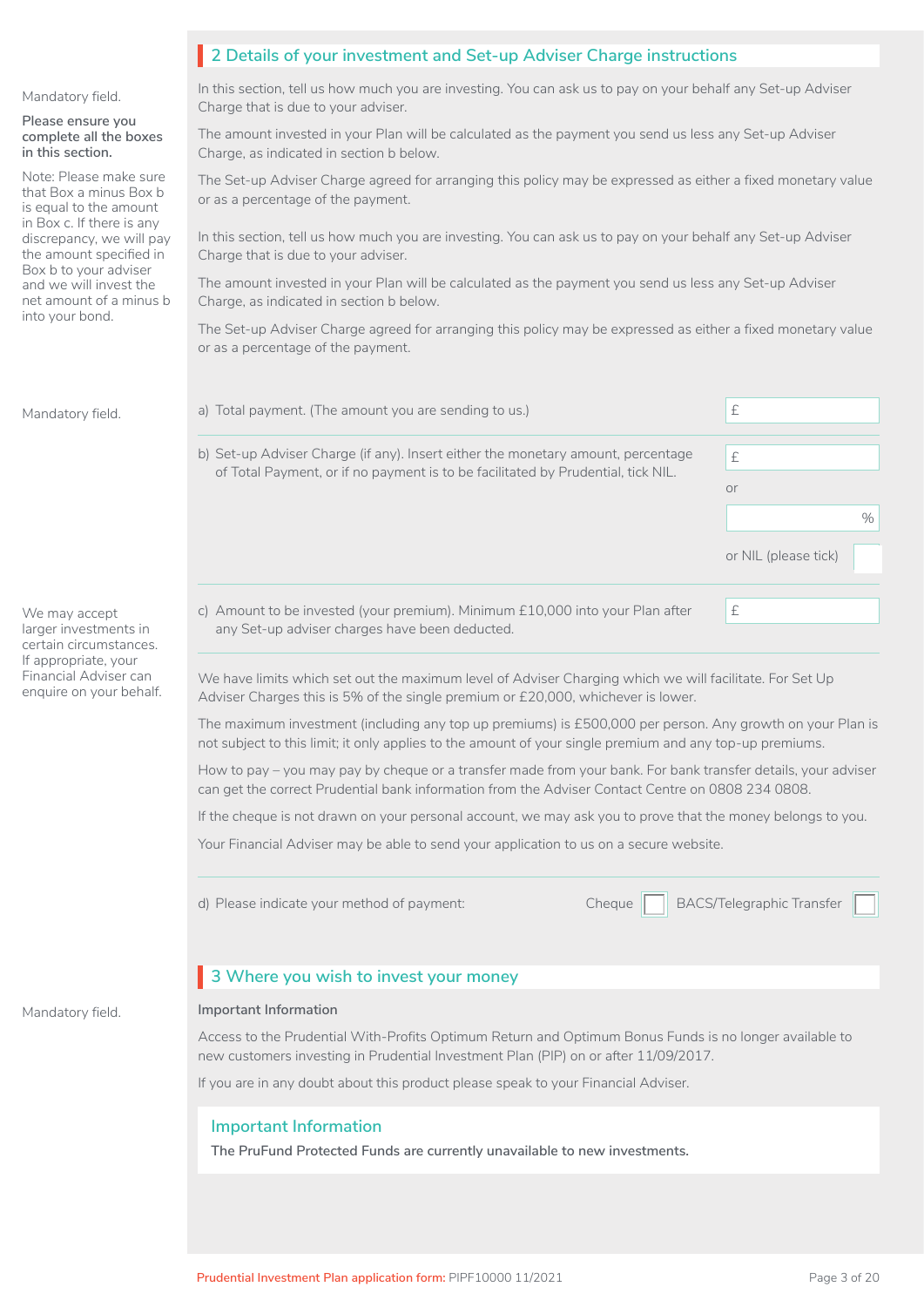## **3 Where you wish to invest your money – continued** I

### **3.1 My fund choice**

Please make your fund selections below.

Minimum investment in each fund is £500. You can invest in up to 10 funds at any time. If you choose any of the Distribution Income Funds, or any PruFund Fund, then each fund choice will count as 2 fund choices as the Prudential Distribution Cash Fund or relevant PruFund Holding Account will be automatically added to your selection. You cannot invest directly into the Prudential Distribution Cash Fund or the PruFund Holding Accounts. Only one PruFund Protected Fund is allowed per plan. For more information on the funds available refer to the Prudential Investment Plan Fund Guide which is available from your Financial Adviser or visit **[pru.co.uk/funds/guides/](https://www.pru.co.uk/funds/guides/)**

| ete the<br>be                    | Fund names | $\%$ |
|----------------------------------|------------|------|
| ach fund<br>at the total<br>00%. |            | $\%$ |
|                                  |            | $\%$ |
|                                  |            | $\%$ |
|                                  |            | $\%$ |
|                                  |            | $\%$ |
|                                  |            | $\%$ |
|                                  |            | $\%$ |
|                                  |            | $\%$ |
|                                  |            | $\%$ |
|                                  |            | $\%$ |
|                                  | Total      | 100% |
|                                  |            |      |

Please comple percentage to invested in ea and ensure th adds up to 10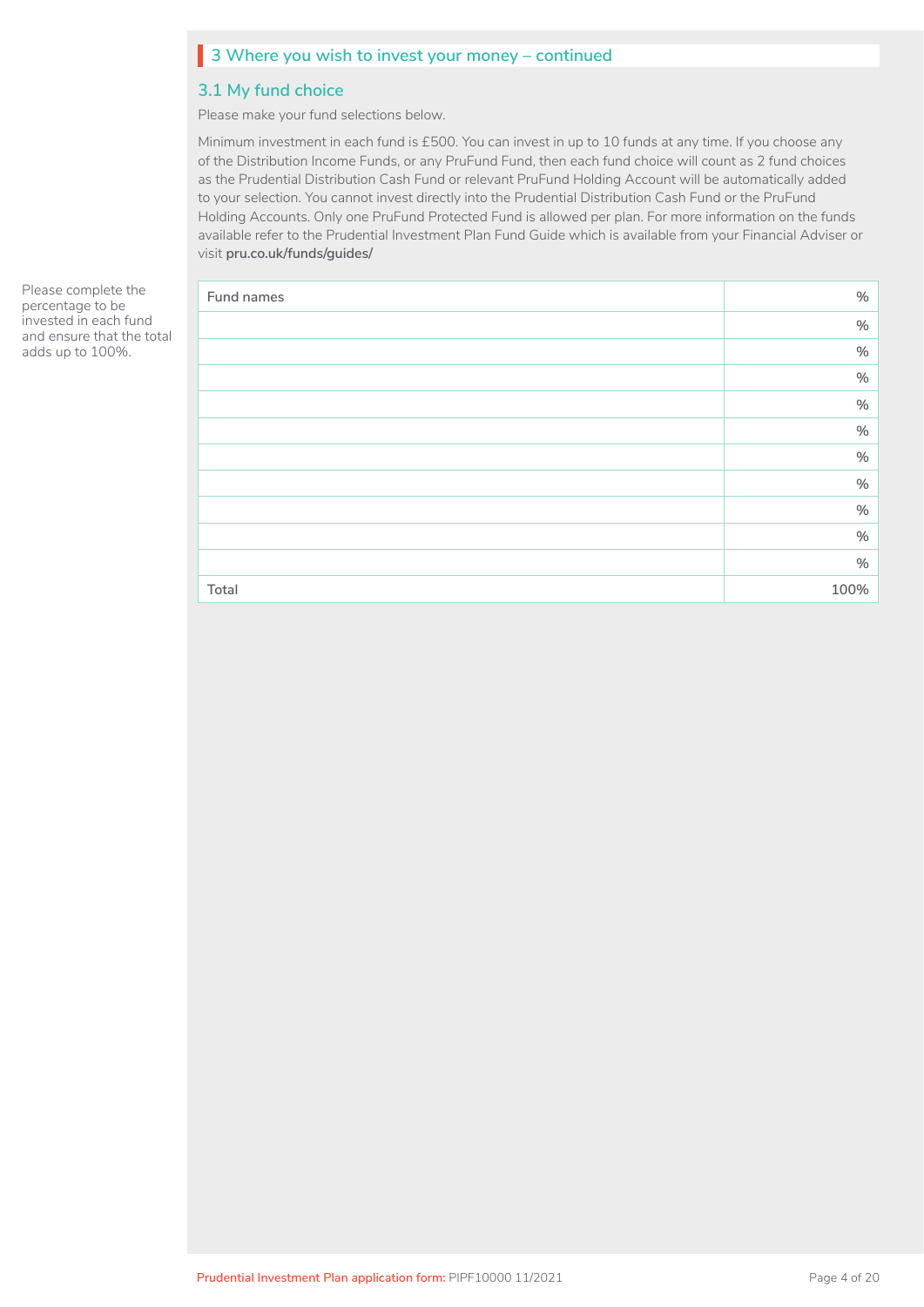## **4 Instructions for Ongoing Adviser Charges** I

Ongoing Adviser Charges will be treated as a withdrawal for tax purposes. If Ongoing Adviser Charges are selected, this will impact the level of regular withdrawals that can be taken. Similarly, any regular withdrawals you have selected will impact on the level of Ongoing Adviser Charges that can be paid from your Plan.

You may choose to use this plan to cover the cost of financial advice provided for ongoing advice relating to this plan.

**If your Plan is to be written in a trust, it is the responsibility of all the Trustees to agree the Ongoing Adviser Charges. If you are using a Probate Trust, Gift Trust or Discounted Gift Trust then Trustees must use the "Adviser Charging Instruction Form", to agree Ongoing Adviser Charges.**

## **4.1 Do you intend to use this plan to cover the ongoing cost of advice provided?**

| Yes please complete the rest of this section | $\sqrt{ }$ No go to Section 5 |
|----------------------------------------------|-------------------------------|
|                                              |                               |

## **4.2 Adviser Charges for ongoing advice**

Select **ONE** option only.

Please indicate how you would like the Adviser Charges agreed for ongoing advice to be made.

|    | % p.a. of your total premium invested |
|----|---------------------------------------|
| or |                                       |
|    | % p.a. of your Plan value             |
| or |                                       |
|    | a fixed monetary amount each year     |

We have limits which set out the maximum level of Adviser Charging which we will facilitate. For Ongoing Adviser Charges this is 1% of the fund value.

## **4.3 Frequency of Ongoing Adviser Charges payments**

Select **ONE** option only. Ongoing advice charges to be deducted once every:

| Every month<br>$\sqrt{\frac{1}{100}}$ Every three months<br>Every six months                                                                                                                                                     |  |  |  | Every twelve months |                                   |
|----------------------------------------------------------------------------------------------------------------------------------------------------------------------------------------------------------------------------------|--|--|--|---------------------|-----------------------------------|
| Date you wish Ongoing Adviser Charges to start (this must be at<br>least 30 days after the start of your Plan)                                                                                                                   |  |  |  |                     | $D   D   M   M   Y   Y   Y   Y  $ |
| If no date is provided, your Ongoing adviser charges will start at the first available frequency indicated, e.g. if<br>you select "Every 3 months" then this is when the charge will begin 3 months after your plan has started. |  |  |  |                     |                                   |

If a date is provided within 30 days of the start date of your plan (the plan will start when all our requirements have been met), the first Ongoing adviser charge will be made 30 days after your plan has started and then at the frequency indicated.

If you have selected to have Ongoing Adviser Charges paid to your adviser from this plan, and are investing in a PruFund Protected Fund and at least one other fund, you can choose to exclude your PruFund Protected Fund from these charges.

Do you wish to exclude your PruFund Protected Fund investment from Ongoing Yes  $\Box$  No Adviser Charges?

□

(If you select NO, all Ongoing Adviser Charges will be taken proportionately from across all your funds and your Guaranteed Fund Value within your PruFund Protected Fund will reduce proportionately.)

**Note:** The agreed Ongoing Adviser Charge will be taken proportionately across all funds selected, excluding the Distribution Cash Fund. If you select a PruFund Protected Fund and at least one other fund, you can choose not to take any charges from your Protected Fund. This allows you to protect your PruFund Guaranteed Fund Value.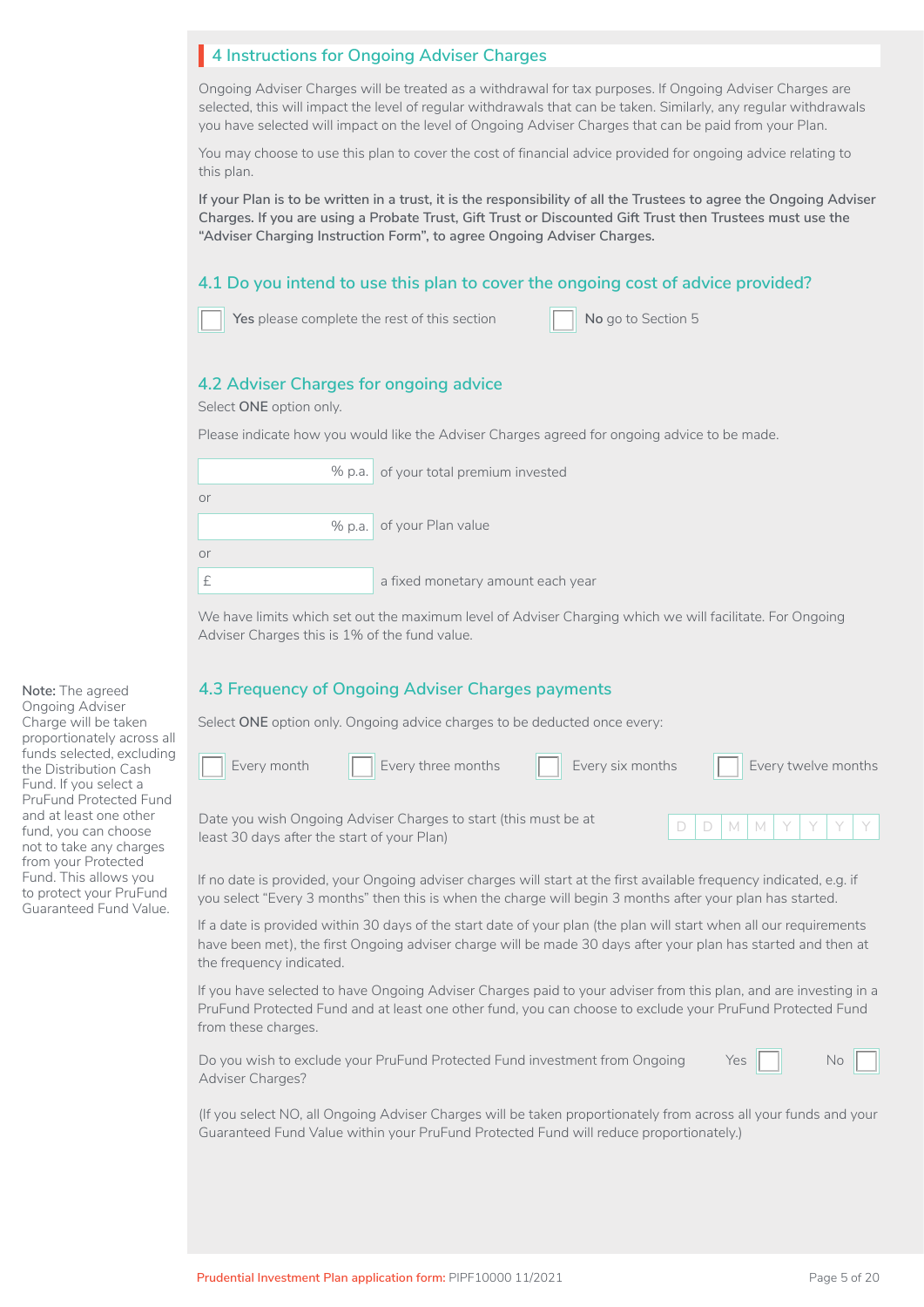## **5 Taking a regular withdrawal** I

### **The amount**

## **5.1 How much do you want to withdraw?**

If this Plan is being set up as a Discounted Gift Trust please do not complete this section.

The following withdrawal limits apply:

- Minimum payment is £50 (except under the Regular Bonus as Income or Natural Income options).
- When regular withdrawals start or change, the amount requested during any 12 month period cannot exceed the greater of 7.5% of the full value of your Plan or 7.5% of the total amount you paid in, except where you opt to receive Natural Income on your Distribution Income Funds.
- Please note that if you select Ongoing Adviser Charges in Section 4, these will contribute towards your 7.5% withdrawals limit.
- Withdrawals are taken equally from all the policies in the plan. Withdrawals will be taken from your funds proportionally unless you provide alternative instructions by completing Section 5.3.
- If you take a regular withdrawal from a PruFund Protected Fund, the amount guaranteed will be proportionally adjusted for any withdrawals you have made.

#### **I/We wish to receive:**

| O <sub>1</sub> |                                                 | each year                                                                         |
|----------------|-------------------------------------------------|-----------------------------------------------------------------------------------|
| or             | $\%$                                            | each year of my/our amount invested                                               |
| or             | $\%$                                            | each year of the value of my/our plan                                             |
| or             | Natural Income (Distribution Income Funds only) |                                                                                   |
| or             |                                                 | Natural Income capped at 5% of total investment* (Distribution Income Funds only) |

If Natural Income is capped at 5%, you cannot select Ongoing Adviser Charges.

## **Frequency of payments**

## **5.2 I/We would like to receive payments: (please tick one of the options only)**

Every three months  $\Box$  Every four months\*\* Every twelve months\*\* Every month Every six months

Date you wish to start taking regular withdrawals (this must be at least 30 days after the start of your Plan and after the next distribution date).

If no date is provided, your withdrawals will start at the first available frequency indicated, e.g. if you select

- "Every 3 months" then this is when the withdrawals will begin 3 months after your Plan has started. \* Total investment is the total amount of capital that you have invested, not the value of your Plan.
- \*\* Not available to Distribution Income Funds investors taking Natural Income.

Regular withdrawal payments will usually reach your account within five working days of the date you have chosen.

Only complete this section if you wish to take a regular withdrawal. If you **do not** wish to take regular withdrawals go to Section 6. Any withdrawal taken will reduce the value of your Plan. If withdrawals are more than any overall growth achieved the value of your Prudential Investment Plan will reduce below the level of original capital invested.

D | D | M | M | Y | Y | Y | Y

M M Y Y Y Y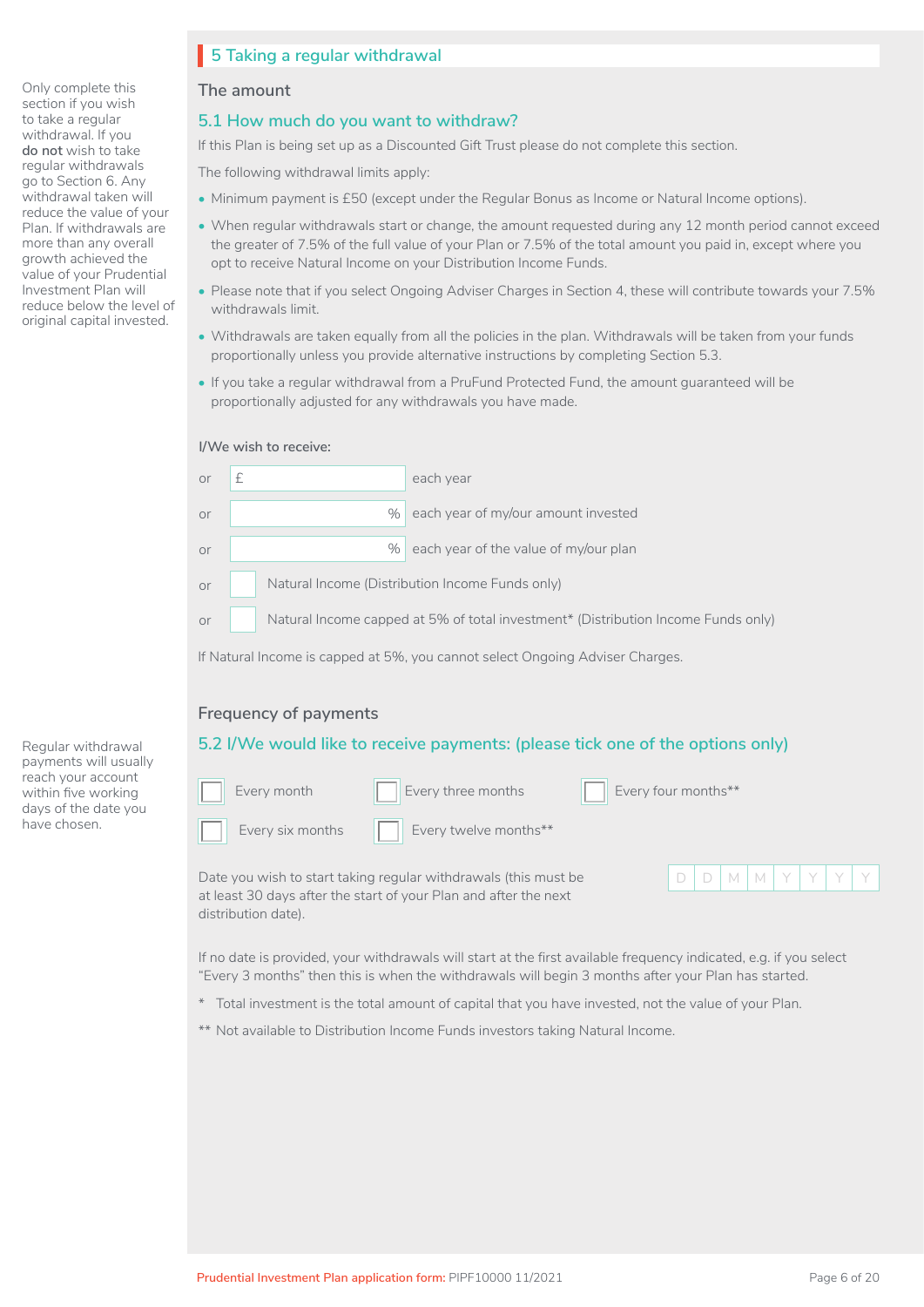## **5 Taking a regular withdrawal – continued** I

**Only complete if you wish to specify from which funds the regular withdrawals are taken**

## **5.3 Enter the name(s) of the fund(s) you would like to withdraw from**

| Fund name: |  |
|------------|--|
| Fund name: |  |
| Fund name: |  |
| Fund name: |  |

### **Your account details**

## **5.4 Please fill in the details of the account you would like us to pay withdrawals into**

| Account name             |                                |
|--------------------------|--------------------------------|
|                          |                                |
| Sort Code                | Roll Number (Building Society) |
| $\overline{\phantom{m}}$ |                                |
|                          |                                |
| <b>Account Number</b>    |                                |
|                          |                                |
| Address                  |                                |
|                          |                                |
|                          |                                |
|                          | Postcode                       |
|                          |                                |

Note: You should only complete this section if you require Programmed Switching. Minimum investment in the nominated fund is £10,000.

The "nominated fund" is CASH. If you wish to choose a different "nominated fund" state the required fund in the box below.

| Nominated Fund         |                                                           |        |                                                                                                          |
|------------------------|-----------------------------------------------------------|--------|----------------------------------------------------------------------------------------------------------|
|                        | I/We wish to apply Programmed Switching to the investment |        | Yes                                                                                                      |
| amount to be switched. |                                                           |        | Insert percentage or fraction of units to be switched each month from the "nominated fund" or enter cash |
| $\%$                   | or $1/$                                                   |        | of the original units allocated should be switched each month                                            |
|                        |                                                           | months |                                                                                                          |

You cannot choose Distribution Cash Fund, Property Funds or PruFund Funds.

You can choose either the Programmed Switching facility or the Automatic Rebalancing facility but not both.

Regular withdrawal amounts will be deducted proportionally from all your chosen funds unless otherwise specified. If you wish the amount to be taken from selected funds please specify the name of the fund(s). For investors in the Distribution Income Funds taking Natural Income, this option is not available.

The Programmed Switching facility must operate for between 3 and 24 months from the start of the plan.

months

Fixed cash sum of or the original units allocated should be switched each month over

n month over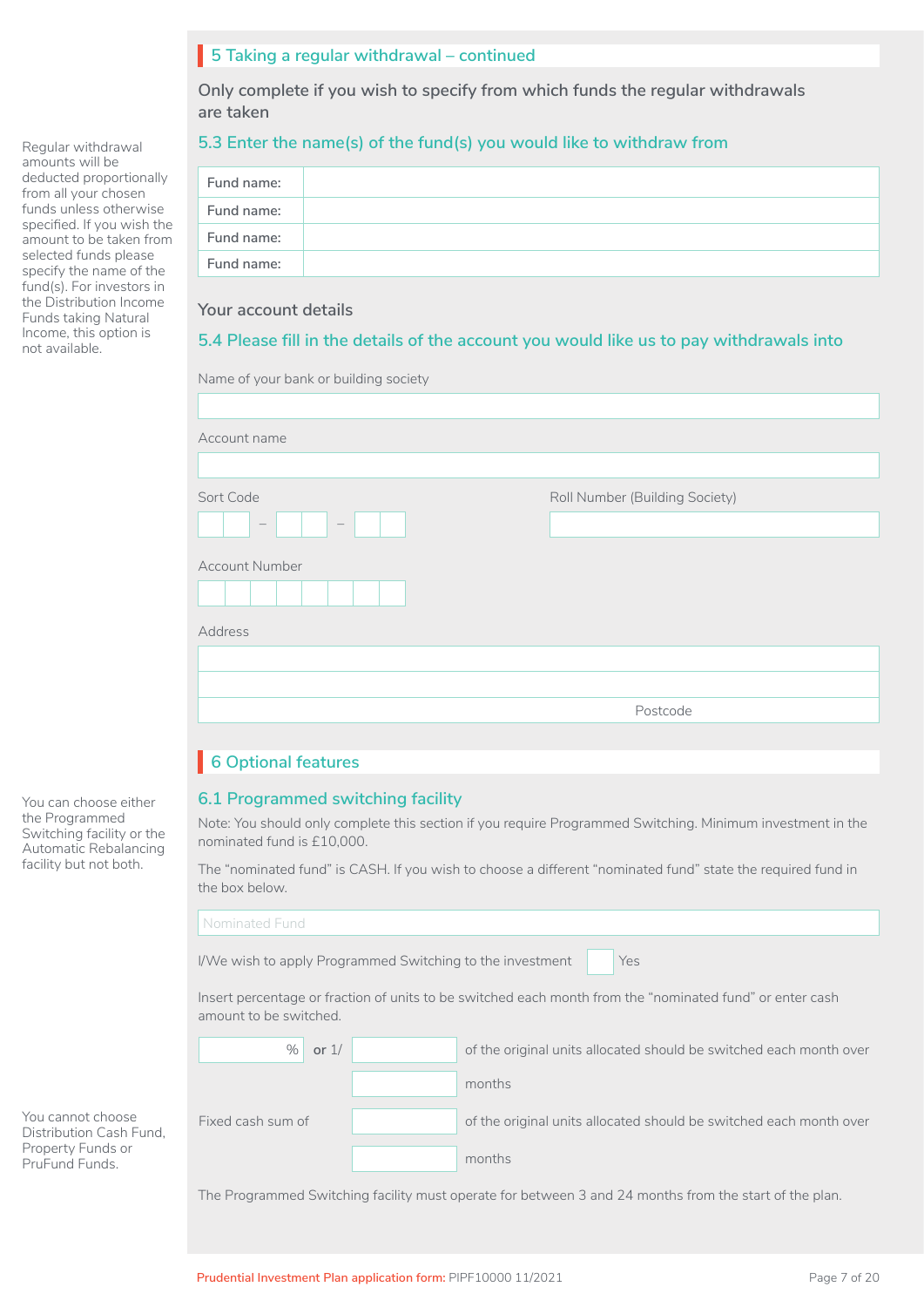## **6 Optional features – continued** I

Programmed Switching into PruFund Funds is not permitted.

**Please enter the names of the funds you would like to receive the switched amount every month and the percentage for each. Please make sure they add up to 100%.**

| Fund names       | % of switched fund |
|------------------|--------------------|
|                  | $\%$               |
|                  | $\%$               |
|                  | $\%$               |
|                  | $\%$               |
| Total percentage | 100%               |

### **6.2 Automatic Rebalancing facility**

**Note:** Complete this section if you wish to automatically rebalance your investment.

Automatic Rebalancing is only available on unit-linked funds (excludes Distribution Cash Fund and PruFund Funds.

I/We wish to automatically rebalance the investment to the original investment allocations at the end Yes of each plan year. L

## **7 Return of Premium Death Benefit**

Tick here if you wish to select the Return of Premium Death Benefit option. Please see the Return of Yes Premium Death Benefit option leaflet for full details.

## **8 About your investment (all applicants)** I

### **Details of the applicant**

**In the revised Joint Money Laundering Steering Group guidance, this product has been categorised as "increased risk". We are therefore required to gather additional information about the customer. Please answer all the questions below. Where there are joint applicants, please give details of both.**

| will return your initial<br>investment less any               |                                                               | First applicant                                                                       | Second applicant (if applicable) |
|---------------------------------------------------------------|---------------------------------------------------------------|---------------------------------------------------------------------------------------|----------------------------------|
| withdrawals and any<br>Investor Reward that has<br>been paid. | 8.1 Occupation/Nature<br>of business                          |                                                                                       |                                  |
|                                                               |                                                               | Trustees should just put "Trustee".                                                   |                                  |
| Trustees do not need to<br>fill this in.                      | 8.2 Annual Income                                             | $0 - £14,999$                                                                         | $0 - £14,999$                    |
|                                                               |                                                               | $£15,000 - £29,999$                                                                   | $£15,000 - £29,999$              |
|                                                               |                                                               | £30,000 - £59,999                                                                     | £30,000 - £59,999                |
|                                                               |                                                               | £60,000 - £99,999                                                                     | £60,000 - £99,999                |
|                                                               |                                                               | $£100,000 - £149,999$                                                                 | $£100,000 - £149,999$            |
|                                                               |                                                               | £150,000 and over                                                                     | £150,000 and over                |
|                                                               | 8.3 Where will the funds<br>for this investment<br>come from? |                                                                                       |                                  |
|                                                               |                                                               | For example, a UK bank account.                                                       |                                  |
|                                                               | 8.4 Where will the funds<br>for this investment<br>come from? |                                                                                       |                                  |
|                                                               |                                                               | For example, saved from salary,<br>inheritance, property sale,<br>divorce settlement. |                                  |
|                                                               |                                                               |                                                                                       |                                  |

Mandatory field. If Prudential discover

this to be incorrect, we may cancel your plan at any time. If we do, we will return y investment withdrawal Investor Re been paid.

L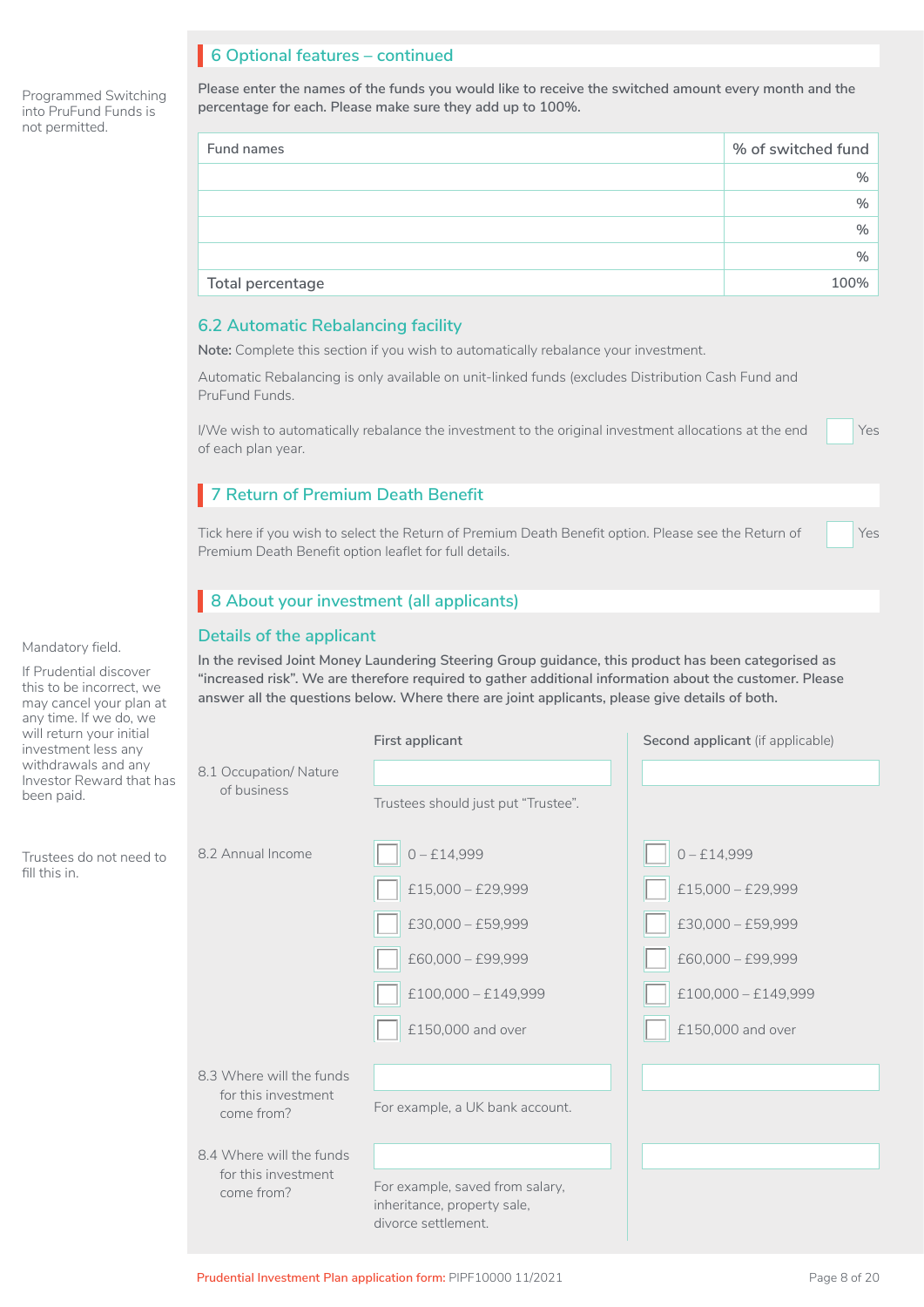## **9 Declaration** I

#### **Part A**

This Application should be read and signed by the person(s) who will own the plan.

For your own benefit and protection, you should read carefully the documentation provided before signing this form. You should also read carefully any further documentation provided to you in the future. If there is anything you do not understand, please ask us for further information.

For applications on, or after, 1 January 2018:

I confirm that I have read the Key Information Document and relevant Investment Option Document(s) for this product.

You must be aged 18 or over to be the owner of the plan.

#### **Please make cheques payable to: The Prudential Assurance Company Limited.**

All bank/building society "counter" cheques must include reference to the name of the account from which the funds have been withdrawn. For example, "The Prudential Assurance Company Ltd – Re: Your name".

An incorrectly completed cheque may require us to return your application which could affect the initial purchase price of your investment.

#### **How we use your personal information**

We, Prudential UK (part of M&G plc), take the privacy and protection of your personal information seriously.

So we've set out below information about our processing of your personal information, what rights you have, and how you can get in touch if you want to know more.

When we say personal information, we mean information about you, such as your name, date of birth and contact details. We collect personal information from you that is necessary for us to either provide you with the product or service you've requested or to comply with statutory or contractual requirements. Unfortunately if you don't provide all of the information we require this may mean we are unable to provide our products and services to you.

## **Part A – How we use your personal information and why**

We, M&G plc and our Business Partners, will use the personal information you provide to us, together with other information, for the following purposes:

- the administration of our products and services, including to enable us to perform our obligations to you and to provide any relevant services as discussed with you prior to any purchase of a product or service
- complying with any regulatory or other legal requirements
- carrying out checks using agencies such as credit reference agencies, tracing companies, or publicly available information (see Part B for more)
- the provision of customer services like to reply to a question, or tell you that something's changing
- automated decision-making or profiling (see Part C for more)
- keeping your information on record and carrying out other internal business administration

In addition, we, M&G plc, and our Marketing Partners, will use the personal information you provide to us, together with other information, to send you direct marketing offers by electronic and non-electronic means including by post, as well as sending you introductions to products and services from carefully selected third parties also by post. Please see Part G for further details.

Some of the purposes above are necessary to allow us to perform our contractual obligations to you and to enable us to comply with applicable laws and regulation. We may also rely on legitimate interests or other legal bases in using and sharing your personal information for the purposes described above to improve our products and services. This allows us to explore ways to develop our business and to gain insights into how our products and services are used. To the extent that we need your consent to use your personal information for the purposes described above, you explicitly provide your consent by signing and returning this form, or as set out in Part G as appropriate.

#### **Who we share your personal information with and why**

We may share your personal information within M&G plc and with our Business Partners, for any of the purposes set out in Part A. If you have a joint policy or investment, the other person may receive your personal information too. If appropriate, we may also pass on your personal information to financial crime prevention agencies, any legal, regulatory or government bodies.

As we, M&G plc, and some of our Business Partners are global companies, we might need to send your personal information to countries that have different data protection laws to the UK or the European Economic Area. These transfers will only be to countries in respect of which the European Commission and, where applicable, the UK Government has issued a data protection 'adequacy' decision, or to other countries, such as India or the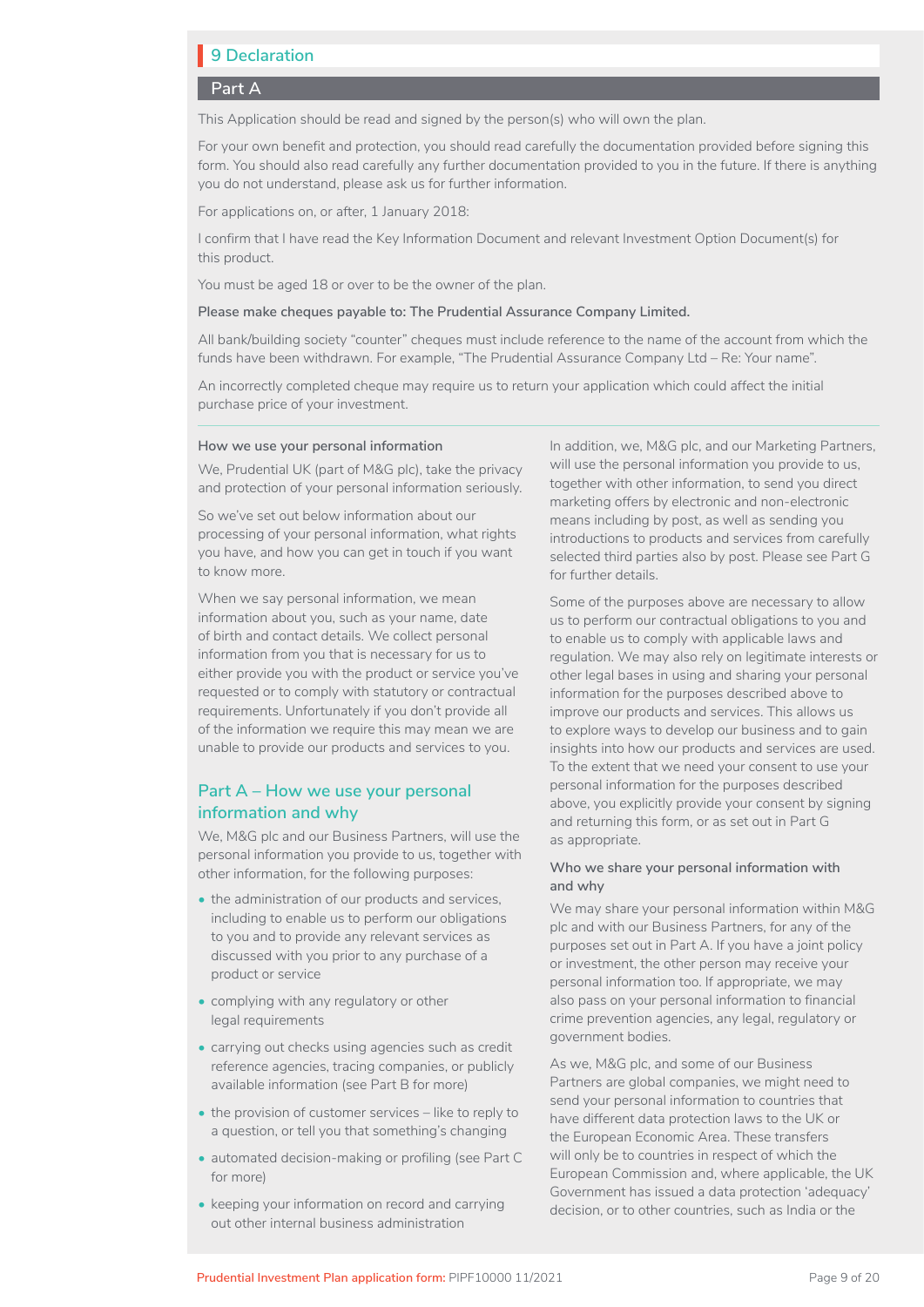United States of America, but only where appropriate safeguards have been put in place first. In more limited circumstances, we may also need to rely on a derogation under applicable privacy laws.

If you want to know more about these safeguards – like our use of the European Commission's or UK's Model Clauses which govern the transfer of information outside of the European Economic Area and UK respectively – further information is available on request.

#### **We keep your personal information for a set amount of time**

Your personal information will be stored either for as long as you (or your joint policyholder) are our customer, or longer if required by law or as is otherwise necessary. It'll always be in line with our data retention policy.

## **Part B – Reference checks**

For certain products, we may use approved credit reference agencies, tracing companies, financial crime prevention agencies, or publicly available information, to help us to check your identity, as well as to prevent fraud and money laundering; this may include checks on your current or previous addresses. Results of these may be recorded for future reference.

These checks may also be carried out for a joint policy holder or person(s) that you provide personal information on. Should we ever lose contact with you, we may use these agencies to verify your address to help us get back in touch.

Any transfer of your personal information will always be done securely.

## **Part C – We may use your personal information to make automated decisions or profile you**

We, M&G plc, our Business Partners, and our Marketing Partners may use your personal information to make automated decisions affecting you or to conduct other profiling (for example, marketing profiling).

To the extent that we conduct such automated decision making activity, we'll provide you with further information at the appropriate time.

## **Part D – Use of your sensitive personal information**

For certain products or services, we'll need to process your sensitive personal information, such as information relating to health, genetics, biometric identifiers and sexual orientation. To the extent that we need your explicit consent to process this kind of personal information in the manner described in Parts A, B, and C, you explicitly provide your consent by signing and returning this form.

## **Part E – You're in control**

When it comes to how we use your personal information, you've got the right to:

- request a copy of your personal information for free (we may charge you for this if the request is manifestly unfounded or excessive)
- in certain circumstances request that we move your personal information to another organisation if you want us to
- request that we correct anything that's wrong, or complete any incomplete personal information
- ask us to delete your personal information if it is no longer needed for the purposes set out in Part A or if there is no other legal basis for the processing
- limit how we use your personal information or withdraw your consents (including automated decision making) you have given for the processing of your personal information
- object to us using your personal information for direct marketing (including related profiling) or other processing based on legitimate interests
- complain to a data protection authority or another independent regulator about how we're using it.

If you want to do any of these things, or would like an explanation as regards these rights, we've explained how you can get in touch in the Contact Us section.

If you do need to speak to us, it'll be useful to have to hand that the data controller of your personal information is Prudential UK. Prudential UK have also appointed a Data Protection Officer who can be reached at the address shown in the Contact Us section of this document.

We may monitor or record calls or any other communication we have with you. This might be for training, for security, or to help us check for quality.

### **Part F – Acting on someone else's behalf?**

If you give us personal information about another person (or persons), we'll take that to mean they have appointed and authorised you to act on their behalf. This includes providing consent to:

- our processing of their personal information and sensitive personal information (as we've explained in Parts A, B, C, and D above)
- you getting any information protection notices on their behalf.

If for any reason you are concerned as to whether you are permitted to provide us with the other person's information, please contact us on the phone number below before sending us anything.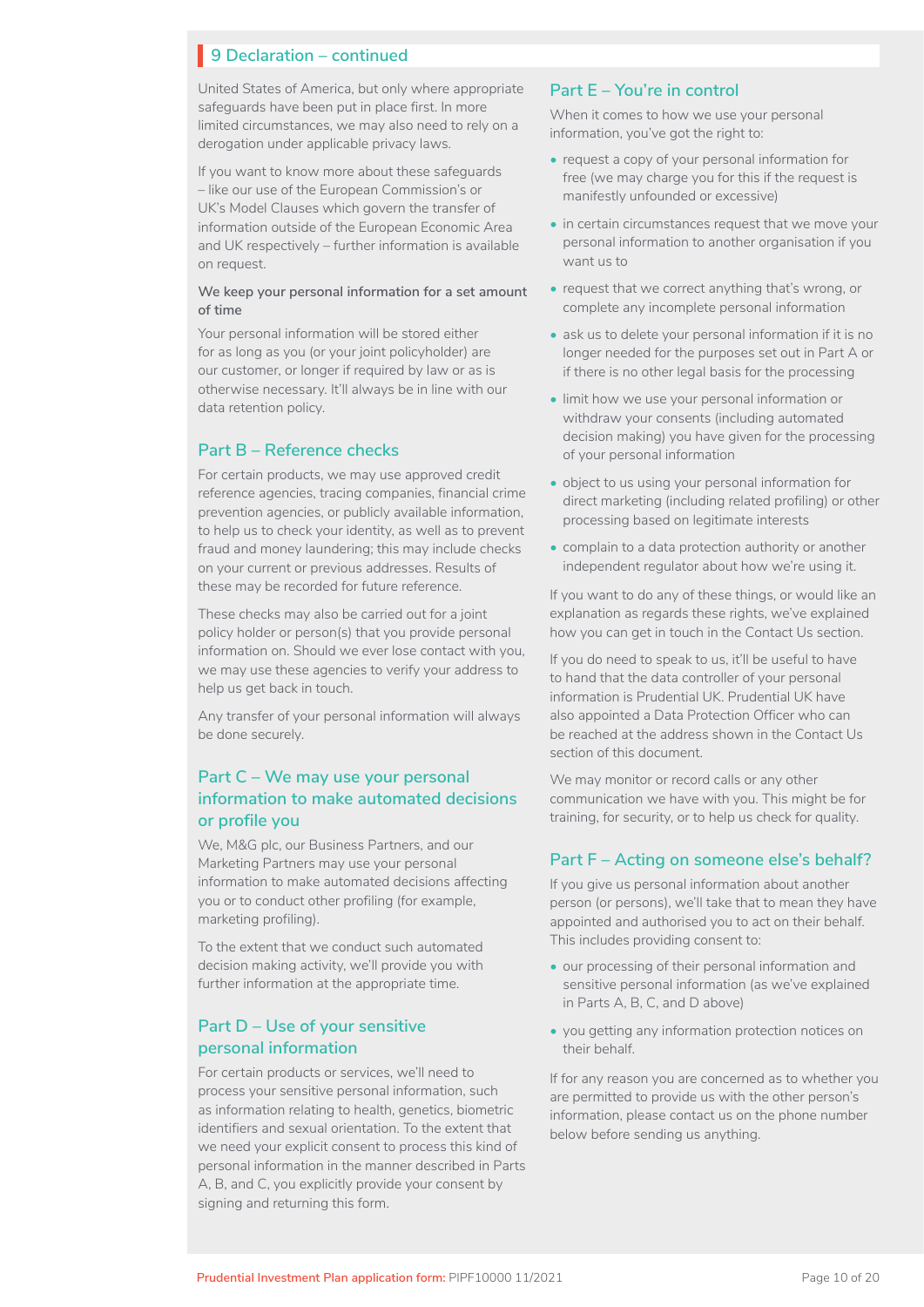#### **Part G – Direct marketing**

We and M&G plc will still send you information by post about the Prudential UK and M&G plc's products and services and carefully selected third parties.

Additionally, from time to time, Prudential UK and M&G plc would like to contact you by electronic means with details about products, services and any special offers. Please note that any consent you give will not apply to M&G Investments Group and Prudential International Assurance plc as they operate their own customer databases and may contact you separately.

If you consent to us contacting you for this purpose by electronic means, please tick to say how we may contact you (tick as many or as few as you like):

Email Phone Text and Text Phone Text

And if you change your mind, and/or you would like to opt-out of receiving non-electronic direct marketing, it's easy to let us know. Just call us on **0800 000 000**.

### **Contact us**

If you want to exercise your rights in Part E or if you require any other information about any other part of this notice, you can contact us in a number of different ways.

|             | Write to us at: Customer Service Centre |
|-------------|-----------------------------------------|
|             | Prudential                              |
|             | Lancing                                 |
|             | <b>BN158GB</b>                          |
| Call us on: | 0800 000 000                            |
| Or visit:   | pru.co.uk                               |

Prudential UK means The Prudential Assurance Company Limited, Prudential Distribution Limited, Prudential Life Time Mortgages Limited, Prudential Pensions Limited, and M&G Wealth Advice Limited as appropriate.

M&G plc means any affiliates of Prudential UK (including, Prudential International Assurance plc, Prudential Plc, PGDS (UK ONE) Limited, M&G Global Services Private Limited, M&G Investments Group, and Prudential Corporate Pensions Trustee Limited.

Business Partners means our service providers, accountants, auditors, IT service and platform providers, intermediaries, reinsurers, retrocessionaires, investment managers, agents, pension trustees (and other stakeholders), scheme advisors, introducers, selected third party financial and insurance product providers, and our legal advisers.

Marketing Partners means our service providers, intermediaries, pension trustees (and other stakeholders), scheme advisors, introducers and selected third party financial and insurance product providers.

#### **Adviser Charging**

I authorise Prudential to act upon my instructions regarding the facilitation of Adviser Charges (the "Adviser Charge Instruction") whether specified here now or elsewhere at any time in future. I also understand that Prudential shall not be required to carry out such instructions (including any permitted by my adviser firm) where they conflict with any applicable law or regulation and/or where they are inconsistent with Prudential's Adviser Charge administration capability.

I understand that where there is a difference between the Adviser Charge Instruction and the Adviser Charges agreed with my adviser firm, Prudential will only facilitate payment in accordance with my Adviser Charge Instruction.

I confirm that the Adviser Charge specified in my Adviser Charge Instruction is inclusive of any VAT at the prevailing rate from time to time.

I understand that if the level of VAT applicable within the Adviser Charge changes (including where previously VAT free Adviser Charges become subject to VAT) Prudential will only alter my Adviser Charge following a new Adviser Charge Instruction or instruction from my adviser firm which sets out the new level of charges to be deducted.

I understand that, with the exception of changes in the level of VAT, the Adviser Charge may not be increased without my explicit authority.

I agree that the Adviser Charge may be reduced or stopped by Prudential or my adviser firm without my explicit authority.

I agree that where my adviser firm arranges for the services I have agreed with them to be provided by another adviser firm, I authorise Prudential to amend my Adviser Charge Instructions to pay the Adviser Charges at the existing agreed level to the new adviser firm, except where they conflict with any applicable law, regulation and/or HMRC practice and/or where they are inconsistent with Prudential's Adviser Charge administration capability.

I confirm that I have discussed with my financial adviser the tax implications of my investment being net of any Set-up Adviser Charges, and also the tax implications of having my Ongoing Adviser Charge deducted from the contract. I understand that deduction of any Ongoing Adviser Charge will be treated as withdrawal from the Bond.

A copy of the Prudential Investment Plan terms and conditions and the completed application form are available on request.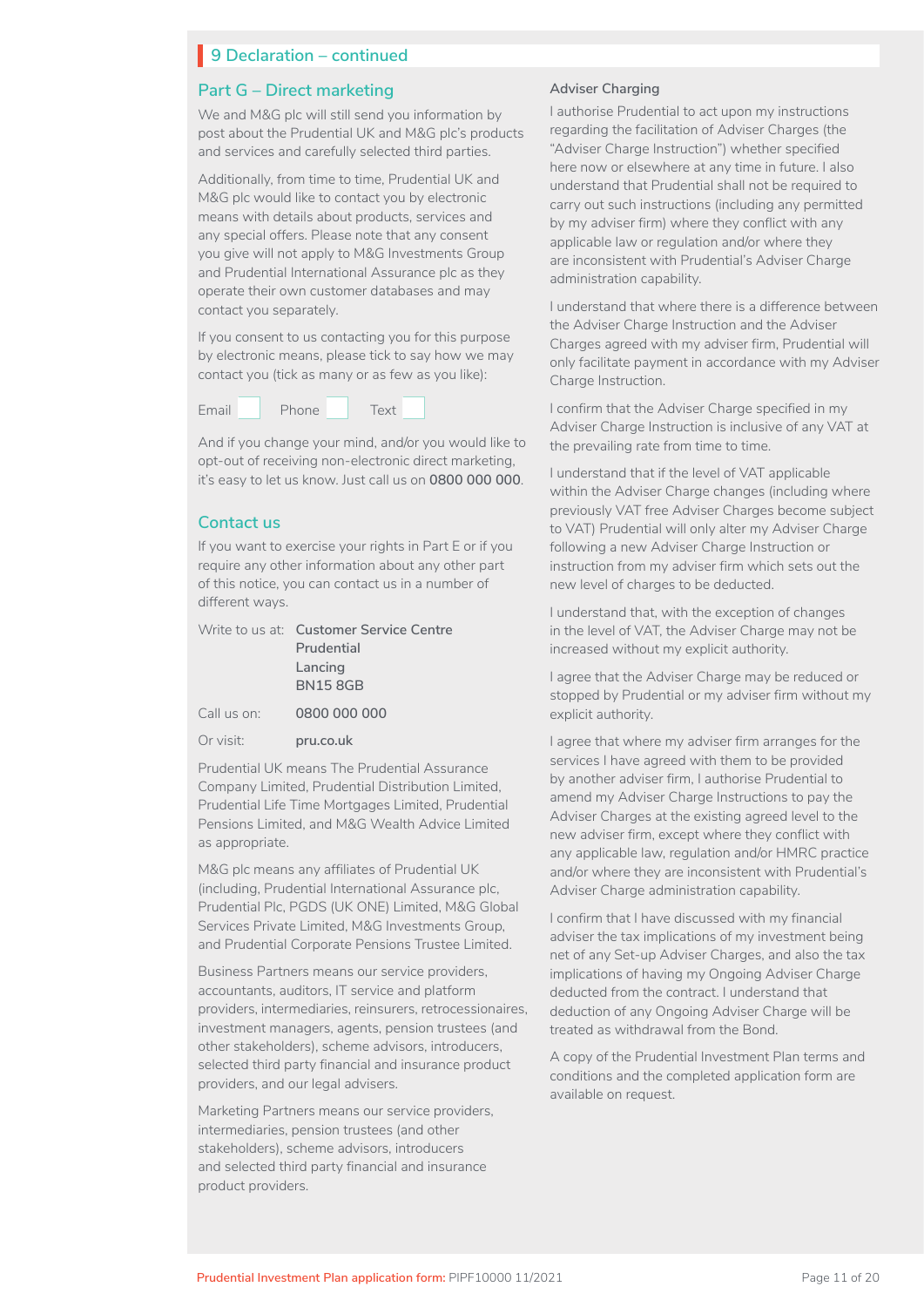#### **Trusts**

Note: If you are applying under parts 9 B, C or D and wish to make a gift into trust (with the trust coming into existence at the moment the policy is issued) a suitable trust request form needs to be completed by the applicant(s) and attached to the application form. If you are making a gift into a Probate Trust, then you should apply as a single applicant under parts 9 B, C or E. Standard forms are available from Prudential or your Financial Adviser. Trustees of an existing trust or a new Prudential Loan Trust should apply under Part 9F.

You must also complete and enclose the Tax Residency Self-Certification Declaration Form in respect of the trust in each of the above cases.

If the policy is to be held in trust from the moment of issue, the tax residency question in parts 9 B, C or D in respect of the individual applicant(s) does not need to be answered and the Tax Residency Self-Certification Form should be completed in respect of the trust only.

#### **Please complete only one of Part B to Part F as appropriate:**

- Part B Single applicant (owner) on own life
- Part C Single applicant (owner) on own life and another
- Part D Joint applicants (owners) on own lives
- Part E Single/Joint applicant(s) (owner(s)) on single/joint life of the person(s) to be covered – UK company/organisation as applicant (owner) on single/joint life of the person(s) to be covered
- Part F Applications by trustees of existing trusts and new Prudential Loan Trusts.

### **Part B – Single applicant (owner) on own life**

I make the application for a policy(ies) of life assurance on my life and request that the policy(ies) be issued to me and any amount payable under the policy(ies) be paid to me or my executors or administrators.

Are you tax resident in, or do you complete tax returns in, any country other  $Y_{\text{es}}$   $\Box$  No **than the UK?**  $N$ o

**If yes, please ALSO complete the Tax Residency Self-Certification Declaration Form**

Signature Date Date of the Contract of the Contract of the Contract of the Date Date Date

D | D | M | M | Y | Y | Y | Y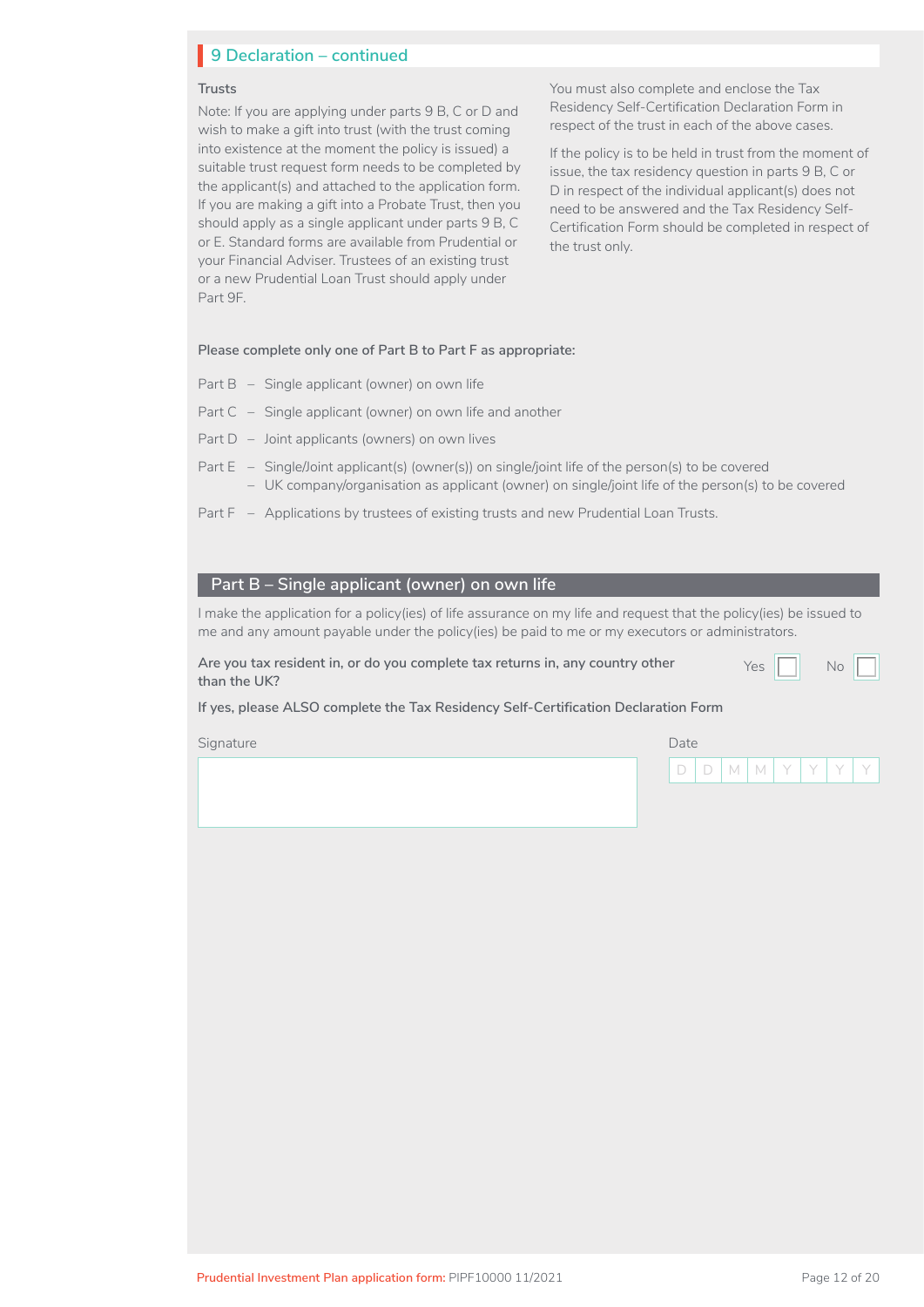| 9 Declaration - continued                                                                                                                                                                                                                                                                 |
|-------------------------------------------------------------------------------------------------------------------------------------------------------------------------------------------------------------------------------------------------------------------------------------------|
| Part C - Single applicant (owner) on own life and another                                                                                                                                                                                                                                 |
| I make the application for a policy(ies) of life assurance on the two persons to be covered and request that<br>the policy(ies) be issued to me and any amounts payable under the policy(ies) be paid to me or my executors<br>or administrators.                                         |
| Are you tax resident in, or do you complete tax returns in, any country other<br>Yes  <br>No<br>than the UK?                                                                                                                                                                              |
| If yes, please ALSO complete the Tax Residency Self-Certification Declaration Form                                                                                                                                                                                                        |
| Signature<br>Date                                                                                                                                                                                                                                                                         |
| D<br>M<br>D.<br>M<br>Y<br>Y                                                                                                                                                                                                                                                               |
|                                                                                                                                                                                                                                                                                           |
|                                                                                                                                                                                                                                                                                           |
| Part D - Joint applicants (owners) on own lives                                                                                                                                                                                                                                           |
| We make the application for a policy(ies) of life assurance on our two lives to be assured and request that the<br>policy(ies) be issued to us and any amounts payable under the policy(ies) be paid to us, the survivor of us, or the<br>executors or administrators of the last to die. |
| Are you tax resident in, or do you complete tax returns in, any country other<br>Yes<br>No<br>than the UK?                                                                                                                                                                                |
| If yes, please ALSO complete the Tax Residency Self-Certification Declaration Form                                                                                                                                                                                                        |
| Signature<br>Date                                                                                                                                                                                                                                                                         |
| D<br>D<br>M<br>M<br>Y                                                                                                                                                                                                                                                                     |
|                                                                                                                                                                                                                                                                                           |
|                                                                                                                                                                                                                                                                                           |
| Second applicant                                                                                                                                                                                                                                                                          |
|                                                                                                                                                                                                                                                                                           |
| Are you tax resident in, or do you complete tax returns in, any country other<br>Yes<br>No<br>than the UK?                                                                                                                                                                                |
| If yes, please ALSO complete the Tax Residency Self-Certification Declaration Form                                                                                                                                                                                                        |
| Signature<br>Date                                                                                                                                                                                                                                                                         |
| D<br>D<br>M<br>M                                                                                                                                                                                                                                                                          |
|                                                                                                                                                                                                                                                                                           |
|                                                                                                                                                                                                                                                                                           |
|                                                                                                                                                                                                                                                                                           |
|                                                                                                                                                                                                                                                                                           |
|                                                                                                                                                                                                                                                                                           |
|                                                                                                                                                                                                                                                                                           |
|                                                                                                                                                                                                                                                                                           |
|                                                                                                                                                                                                                                                                                           |
|                                                                                                                                                                                                                                                                                           |
|                                                                                                                                                                                                                                                                                           |
|                                                                                                                                                                                                                                                                                           |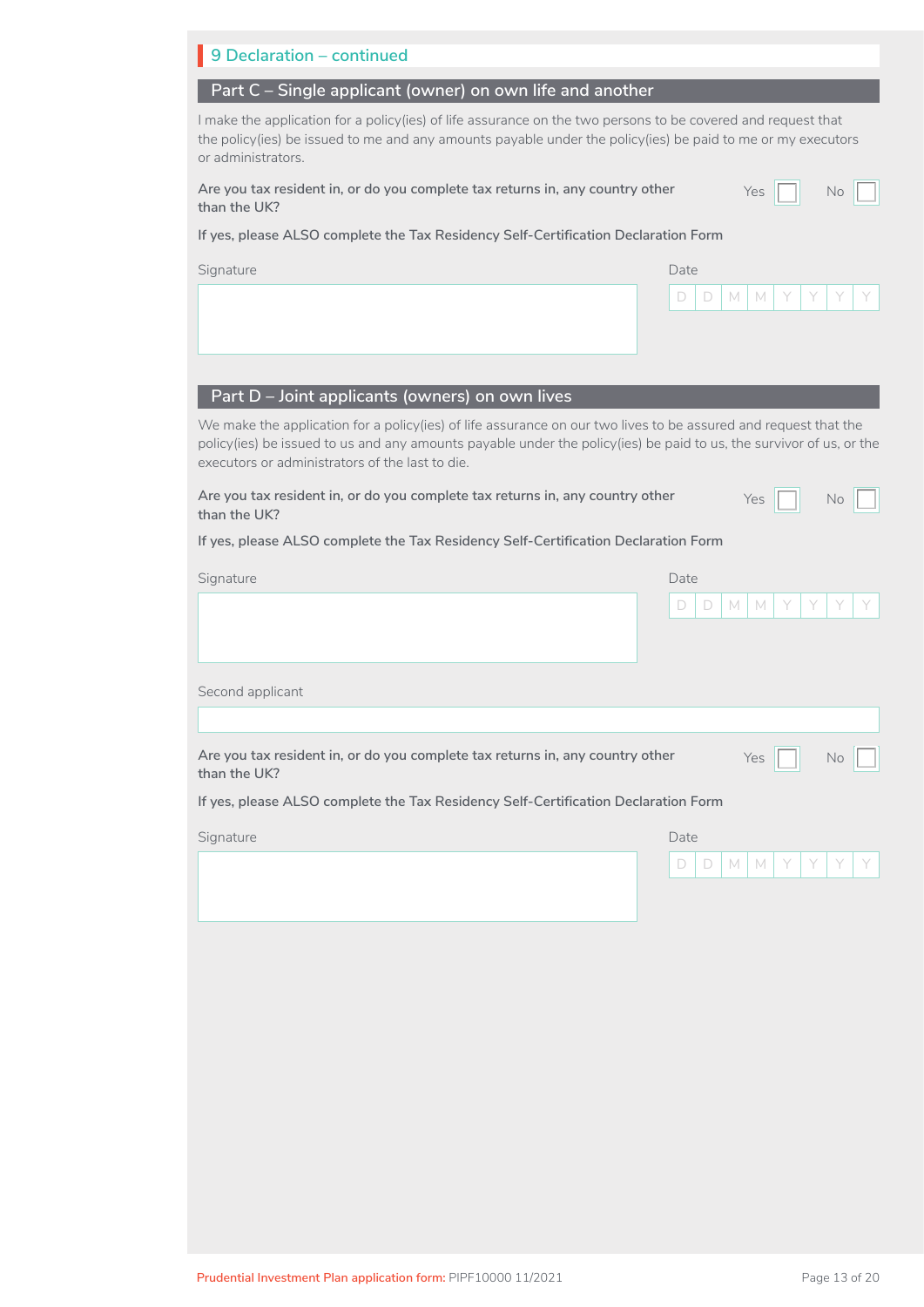| 9 Declaration - continued                                                                                                                                                                                                                                                                                                                                                                            |                                                    |
|------------------------------------------------------------------------------------------------------------------------------------------------------------------------------------------------------------------------------------------------------------------------------------------------------------------------------------------------------------------------------------------------------|----------------------------------------------------|
| Part E - Life of another                                                                                                                                                                                                                                                                                                                                                                             |                                                    |
| (i) Single/Joint applicant(s) (owner(s)) on single/joint life of the person(s) to be covered<br>I/We make the application for a policy(ies) of life assurance on the life/lives of the person(s) to be covered and<br>request that the policy(ies) be issued to me/us and any amounts payable under the policy(ies):<br>• be paid to me or my executors or administrators, or (for joint applicants) |                                                    |
| • be paid to us, the survivor of us, or the executors or administrators of the last to die.                                                                                                                                                                                                                                                                                                          |                                                    |
| Please note that if you are using a Probate Trust the bond cannot be set up as joint owners.                                                                                                                                                                                                                                                                                                         |                                                    |
| Date of birth first applicant<br>M<br>D<br>D<br>M<br>Y                                                                                                                                                                                                                                                                                                                                               | Date of birth second applicant<br>D<br>M<br>M<br>D |
| First applicant<br>Mr<br><b>Mrs</b><br><b>Miss</b><br>Other<br>Title<br>Ms<br>Dr                                                                                                                                                                                                                                                                                                                     |                                                    |
| Surname<br>Other names in full                                                                                                                                                                                                                                                                                                                                                                       |                                                    |
|                                                                                                                                                                                                                                                                                                                                                                                                      |                                                    |
| Address                                                                                                                                                                                                                                                                                                                                                                                              |                                                    |
|                                                                                                                                                                                                                                                                                                                                                                                                      |                                                    |
|                                                                                                                                                                                                                                                                                                                                                                                                      | Postcode                                           |
| If yes, please ALSO complete the Tax Residency Self-Certification Declaration Form                                                                                                                                                                                                                                                                                                                   |                                                    |
| Signature first applicant                                                                                                                                                                                                                                                                                                                                                                            | Date<br>D<br>M<br>M<br>D                           |
|                                                                                                                                                                                                                                                                                                                                                                                                      |                                                    |
|                                                                                                                                                                                                                                                                                                                                                                                                      |                                                    |
| <b>Miss</b><br>Ms<br>Other<br>Mr<br>Mrs<br>Dr                                                                                                                                                                                                                                                                                                                                                        |                                                    |
| Second applicant (if applicable)<br>Title<br>Other names in full<br>Surname                                                                                                                                                                                                                                                                                                                          |                                                    |
|                                                                                                                                                                                                                                                                                                                                                                                                      |                                                    |
|                                                                                                                                                                                                                                                                                                                                                                                                      |                                                    |
| Address                                                                                                                                                                                                                                                                                                                                                                                              |                                                    |
|                                                                                                                                                                                                                                                                                                                                                                                                      | Postcode                                           |
|                                                                                                                                                                                                                                                                                                                                                                                                      | No<br>Yes                                          |
|                                                                                                                                                                                                                                                                                                                                                                                                      |                                                    |
| Are you tax resident in, or do you complete tax returns in, any country other<br>than the UK?<br>If yes, please ALSO complete the Tax Residency Self-Certification Declaration Form<br>Signature second applicant                                                                                                                                                                                    | Date<br>M<br>Y<br>D<br>D<br>M                      |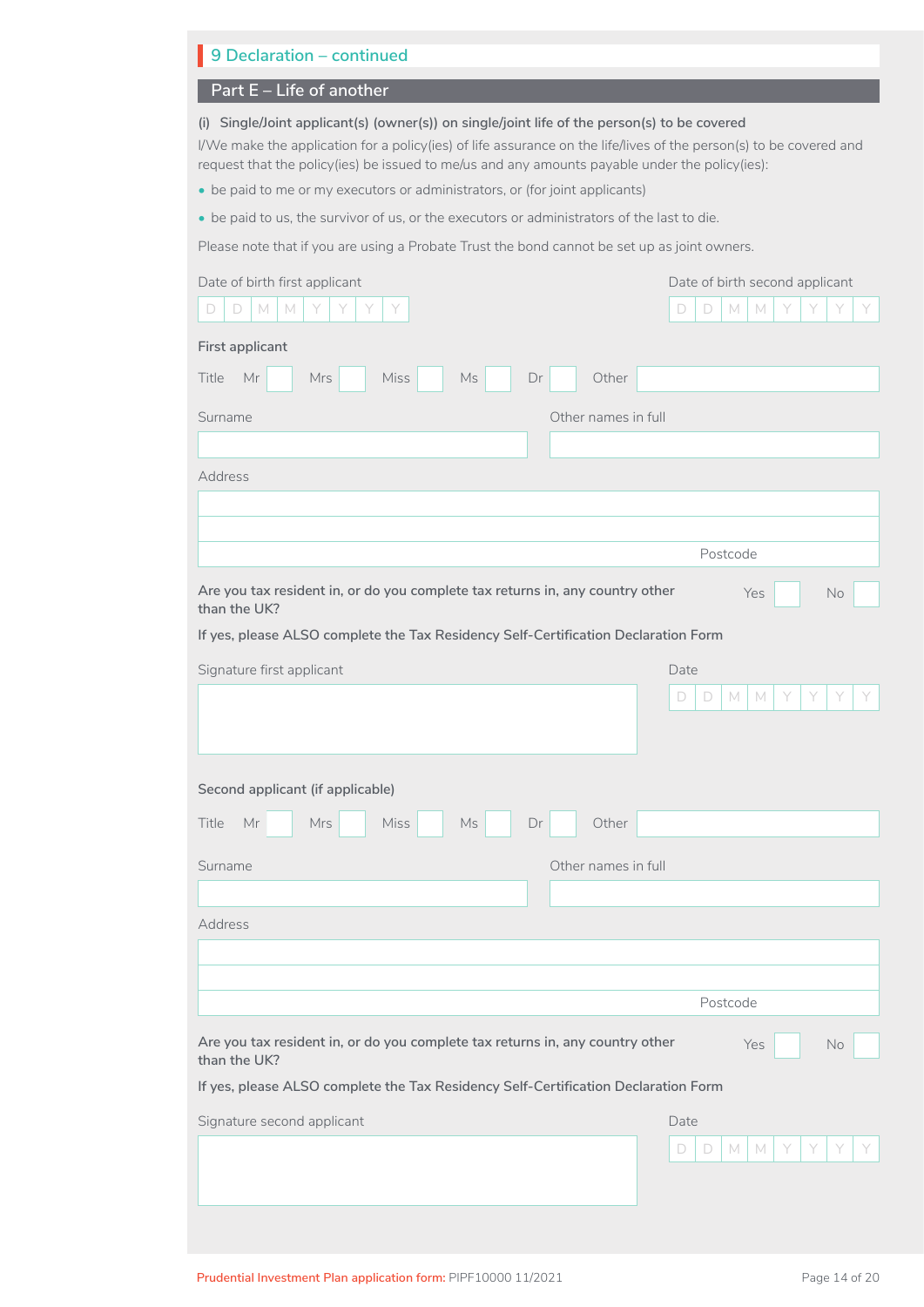## **Part E – Life of another – continued**

**(ii) UK company/organisation as applicant (owner) on single/joint life of the person(s) to be covered**

We are authorised to make an application on behalf of the company/organisation detailed below for a policy(ies) on the life/lives of the person(s) to be covered and request that the policy(ies) be issued to the company/ organisation and any amount payable under the policy(ies) be paid to the company/organisation.

|  |  | Full name of company/organisation |
|--|--|-----------------------------------|
|--|--|-----------------------------------|

Where the plan is to be owned by a UK registered company, the company's name and address is required and either two directors or a director and company secretary or company director and witness must sign, stating their position (occupation) and names in full. The taxation of a plan held by a company is not the same as that for an individual(s). Particular advice from the

company's advisers must be taken before making such an investment. In Company cases a Non-Personal Corporate Entity Verification form is required and also Specimen Signatures of List of Signatories. If, during the course of this business relationship, there is any change in the identity of the individuals or information falling within this section, or to the corporate structure, you must notify Prudential of the change, the date on which it occurred and within 14 days from when you became aware of the change. This does not apply if you are listed on a regulated market.

| UK registered address                                                                                                 |                                      |
|-----------------------------------------------------------------------------------------------------------------------|--------------------------------------|
|                                                                                                                       |                                      |
|                                                                                                                       | Postcode                             |
| Please also complete the Tax Residency Self-Certification Declaration Form in respect of<br>the company/organisation. |                                      |
| First company representative                                                                                          |                                      |
| Mr<br><b>Miss</b><br>Title<br><b>Mrs</b><br>Ms                                                                        | Other<br>Dr                          |
| Print full name                                                                                                       | Position in company/organisation     |
|                                                                                                                       |                                      |
| Signature                                                                                                             | Date                                 |
|                                                                                                                       | $\Box$<br>M<br>M<br>Y<br>Y<br>D<br>Y |
| Second company representative                                                                                         |                                      |
| Title<br>Mr<br><b>Miss</b><br>Ms<br><b>Mrs</b>                                                                        | Other<br>Dr                          |
| Print full name                                                                                                       | Position in company/organisation     |
|                                                                                                                       |                                      |
| Signature                                                                                                             | Date                                 |
|                                                                                                                       | Y<br>Y<br>Y<br>M<br>$\Box$<br>D<br>M |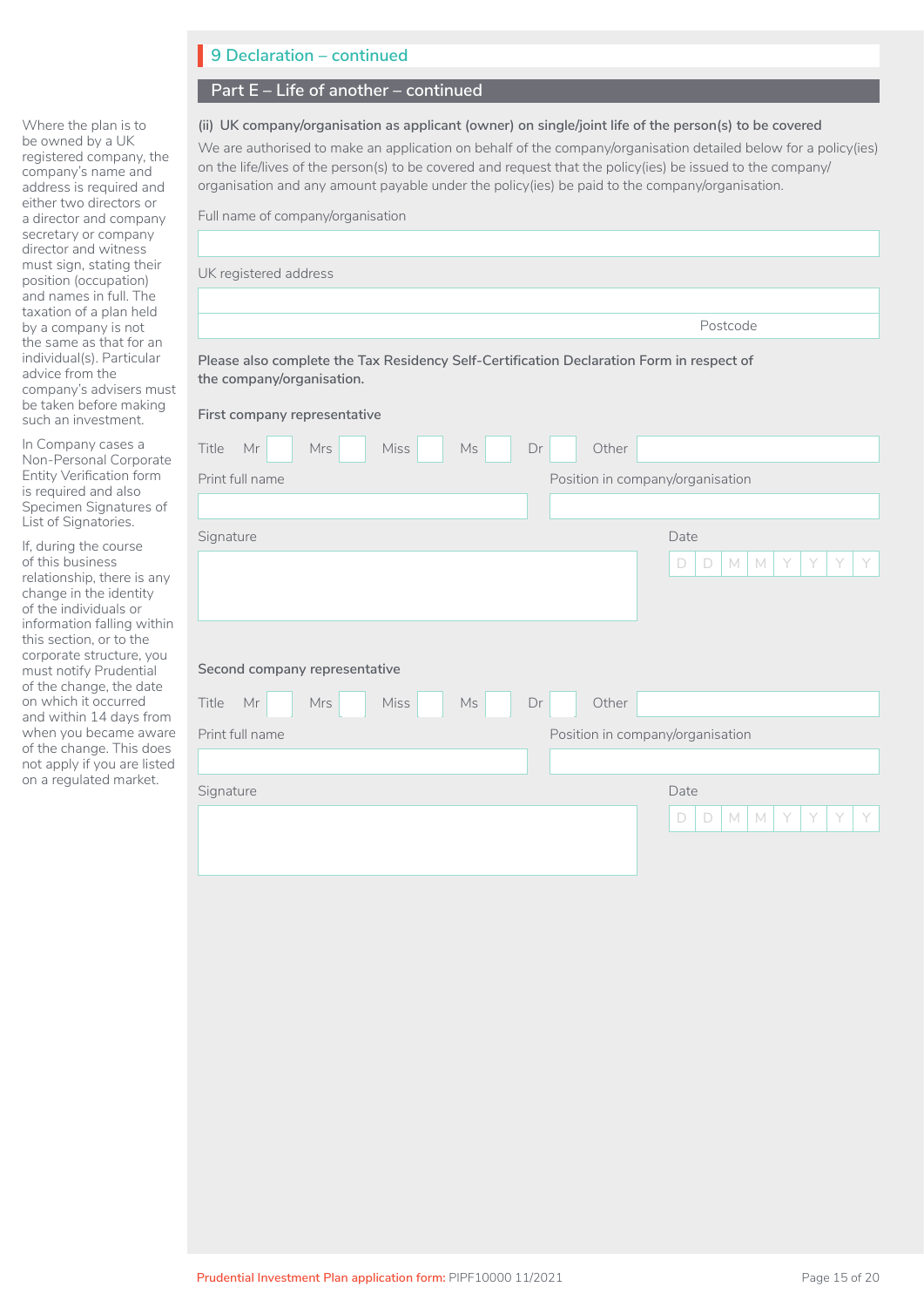We **will not** accept applications from trusts or trustees (or any similar arrangements/persons) not resident in the UK, the Channel Islands or the Isle of Man.

All trustees of an existing trust must sign and complete this section.

If more than two trustees, please complete details of additional trustees on a separate sheet and attach with this application.

If there is any change in the parties to the trusts e.g. any trustees or beneficiaries (including class of beneficiaries) change or a letter of wishes is received, the trustees must notify Prudential of the changes, the date it became effective and within 14 days from the date any of the trustees became aware of the change.

## **Part F – Applications by trustees of existing trusts and new Prudential Loan Trusts**

I/We make this application for a policy(ies) of life assurance on the person(s) to be covered. I/We request that the policy(ies) be issued to me/us as trustees, resident in the UK, Channel Islands or Isle of Man, of a UK, Channel Islands or Isle of Man resident Trust, and any amounts payable under the policy(ies) be paid to me/ us or other trustees for the time being of the trust. The trustees confirm that they have sufficient powers of investment for the purpose of effecting the proposed policy(ies) as an asset of the Trust Fund.

|--|

**A certified copy** (a copy signed/dated by an Adviser stating "this is a true copy of the original" will be acceptable) **of the trust must be provided** where the plan is to form part of an Existing Trust.

**Please also complete the Tax Residency Self-Certification Declaration Form**

| Date of birth First Trustee                                                                         | Date of birth Second Trustee                                                 |
|-----------------------------------------------------------------------------------------------------|------------------------------------------------------------------------------|
| Y<br>$\Box$<br>$\Box$<br>$\mathbb M$<br>$\mathbb M$<br>Y<br>Y.<br>Y                                 | $\Box$<br>$\Box$<br>$\mathbb M$<br>$\mathbb M$<br>Y<br>Y<br>Y<br>Y           |
| <b>First Trustee</b>                                                                                |                                                                              |
| Miss<br>Ms<br>Title<br>Mr<br>Mrs<br>Dr                                                              | Other                                                                        |
| Surname                                                                                             | Other names in full                                                          |
|                                                                                                     |                                                                              |
| Address                                                                                             |                                                                              |
|                                                                                                     | Postcode                                                                     |
|                                                                                                     |                                                                              |
| Signature                                                                                           | Date signed<br>Y<br>Y<br>$\mathbb M$<br>$\mathbb M$<br>Y<br>Y<br>$\Box$<br>D |
|                                                                                                     |                                                                              |
|                                                                                                     |                                                                              |
| Second Trustee (if applicable)                                                                      |                                                                              |
| Miss<br>Title<br>$\mathsf{Mr}$<br>Mrs<br>Ms<br>Dr                                                   | Other                                                                        |
| Surname                                                                                             | Other names in full                                                          |
|                                                                                                     |                                                                              |
| Address                                                                                             |                                                                              |
|                                                                                                     |                                                                              |
|                                                                                                     | Postcode                                                                     |
| Signature                                                                                           | Date signed                                                                  |
|                                                                                                     | $\Box$<br>$\mathbb M$<br>M<br>Y<br>Y<br>Y<br>D                               |
|                                                                                                     |                                                                              |
|                                                                                                     |                                                                              |
| If your application is part of Prudential's Loan Trust, please give the date of birth of the Donor. |                                                                              |
| Date of birth of Donor<br>Y<br>D<br>D<br>M<br>M<br>Y<br>Y<br>Y                                      |                                                                              |
|                                                                                                     |                                                                              |
|                                                                                                     |                                                                              |
|                                                                                                     |                                                                              |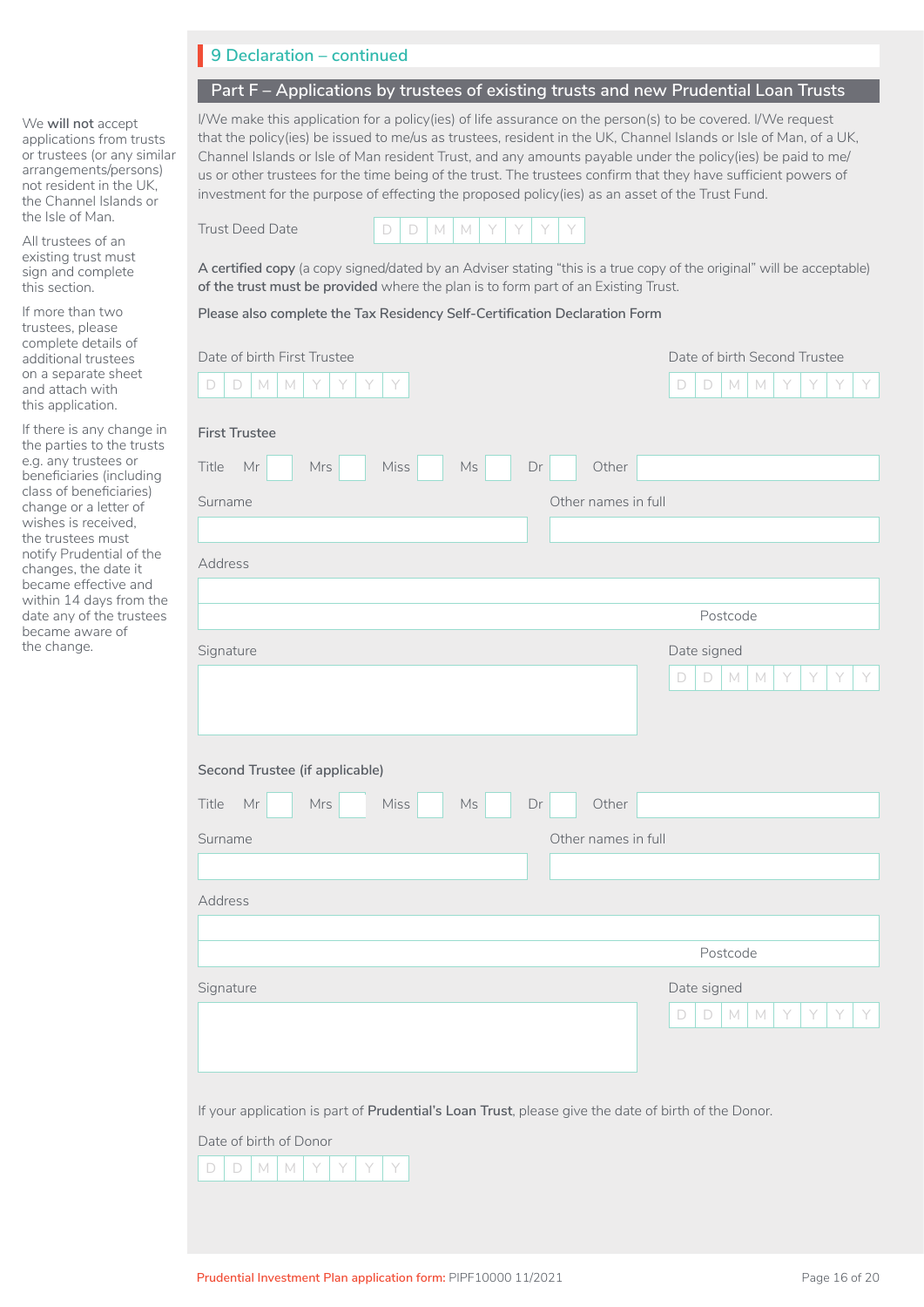## 10 – Confirmation of verification of identity – Private individual

**Introduction by a Financial Conduct Authority regulated firm** – See explanatory notes below

| Mandatory field. | <b>Details of individual</b>                                                                                                                                                                                                                                                                                                                                                                                                                               |                                                                                                                                                                                                                                                                                                                        |  |  |
|------------------|------------------------------------------------------------------------------------------------------------------------------------------------------------------------------------------------------------------------------------------------------------------------------------------------------------------------------------------------------------------------------------------------------------------------------------------------------------|------------------------------------------------------------------------------------------------------------------------------------------------------------------------------------------------------------------------------------------------------------------------------------------------------------------------|--|--|
|                  | Surname                                                                                                                                                                                                                                                                                                                                                                                                                                                    | Other names in full                                                                                                                                                                                                                                                                                                    |  |  |
|                  |                                                                                                                                                                                                                                                                                                                                                                                                                                                            |                                                                                                                                                                                                                                                                                                                        |  |  |
|                  | Current address                                                                                                                                                                                                                                                                                                                                                                                                                                            |                                                                                                                                                                                                                                                                                                                        |  |  |
|                  |                                                                                                                                                                                                                                                                                                                                                                                                                                                            |                                                                                                                                                                                                                                                                                                                        |  |  |
|                  |                                                                                                                                                                                                                                                                                                                                                                                                                                                            | Postcode                                                                                                                                                                                                                                                                                                               |  |  |
|                  | Previous address if individual has changed address in the last three months                                                                                                                                                                                                                                                                                                                                                                                |                                                                                                                                                                                                                                                                                                                        |  |  |
|                  |                                                                                                                                                                                                                                                                                                                                                                                                                                                            |                                                                                                                                                                                                                                                                                                                        |  |  |
|                  |                                                                                                                                                                                                                                                                                                                                                                                                                                                            | Postcode                                                                                                                                                                                                                                                                                                               |  |  |
|                  | Date of birth<br>M<br>Y<br>Y<br>M<br>Y<br>D<br>D.                                                                                                                                                                                                                                                                                                                                                                                                          |                                                                                                                                                                                                                                                                                                                        |  |  |
|                  | Confirmation<br>I/We confirm that:                                                                                                                                                                                                                                                                                                                                                                                                                         |                                                                                                                                                                                                                                                                                                                        |  |  |
|                  | a) the information in section 1 above was obtained by me/us in relation to the customer;<br>b) the evidence I/we have obtained to verify the identity of the customer:<br>meets the standard evidence set out within the guidance for the UK Financial Sector issued<br>by the Joint Money Laundering Steering Group<br>or                                                                                                                                 | (tick one only)                                                                                                                                                                                                                                                                                                        |  |  |
|                  | exceeds the standard evidence (written details of the further verification evidence taken are<br>attached to this confirmation).<br>I/We confirm that:                                                                                                                                                                                                                                                                                                     |                                                                                                                                                                                                                                                                                                                        |  |  |
|                  | (tick one only)<br>Based on the knowledge I/we have gained of the customer we have:<br>No reason to believe that the tax residency self-certification requires any follow up action<br><b>or</b><br>reason to believe that the tax residency self-certification requires follow up action                                                                                                                                                                  |                                                                                                                                                                                                                                                                                                                        |  |  |
|                  | If follow up action is required, please indicate why                                                                                                                                                                                                                                                                                                                                                                                                       |                                                                                                                                                                                                                                                                                                                        |  |  |
|                  | Name                                                                                                                                                                                                                                                                                                                                                                                                                                                       | Position                                                                                                                                                                                                                                                                                                               |  |  |
|                  |                                                                                                                                                                                                                                                                                                                                                                                                                                                            |                                                                                                                                                                                                                                                                                                                        |  |  |
|                  | Signature                                                                                                                                                                                                                                                                                                                                                                                                                                                  | Date signed                                                                                                                                                                                                                                                                                                            |  |  |
|                  |                                                                                                                                                                                                                                                                                                                                                                                                                                                            | M<br>M<br>D<br>D.                                                                                                                                                                                                                                                                                                      |  |  |
|                  | Details of introducing firm (or sole trader)                                                                                                                                                                                                                                                                                                                                                                                                               |                                                                                                                                                                                                                                                                                                                        |  |  |
|                  | Full name of regulated firm (or sole trader):                                                                                                                                                                                                                                                                                                                                                                                                              | Financial Conduct Authority Reference Number:                                                                                                                                                                                                                                                                          |  |  |
|                  |                                                                                                                                                                                                                                                                                                                                                                                                                                                            |                                                                                                                                                                                                                                                                                                                        |  |  |
|                  | <b>Explanatory notes</b>                                                                                                                                                                                                                                                                                                                                                                                                                                   |                                                                                                                                                                                                                                                                                                                        |  |  |
|                  | 1. A separate confirmation must be completed<br>for each customer (e.g. joint holders, trustee<br>cases and joint life cases). Where a third party<br>is involved, e.g. a payer of contributions who<br>is different from the customer, the identity<br>of that person must also be verified, and a<br>confirmation provided.<br>2. This form cannot be used to verify the identity<br>of any customer that falls into one of the<br>following categories: | prior to the introduction of the requirement for<br>such verification;<br>• those whose identity has not been verified<br>by virtue of the application of a permitted<br>exemption under the Money Laundering<br>Regulations; or<br>• those whose identity has been verified using<br>the source of funds as evidence. |  |  |
|                  |                                                                                                                                                                                                                                                                                                                                                                                                                                                            | 3. This confirmation must carry an original signature,<br>or an electronic equivalent.                                                                                                                                                                                                                                 |  |  |
|                  | • those who are exempt from verification as being<br>an existing customer of the introducing firm                                                                                                                                                                                                                                                                                                                                                          | Please ensure you complete the Adviser Checklist<br>section on the last page.                                                                                                                                                                                                                                          |  |  |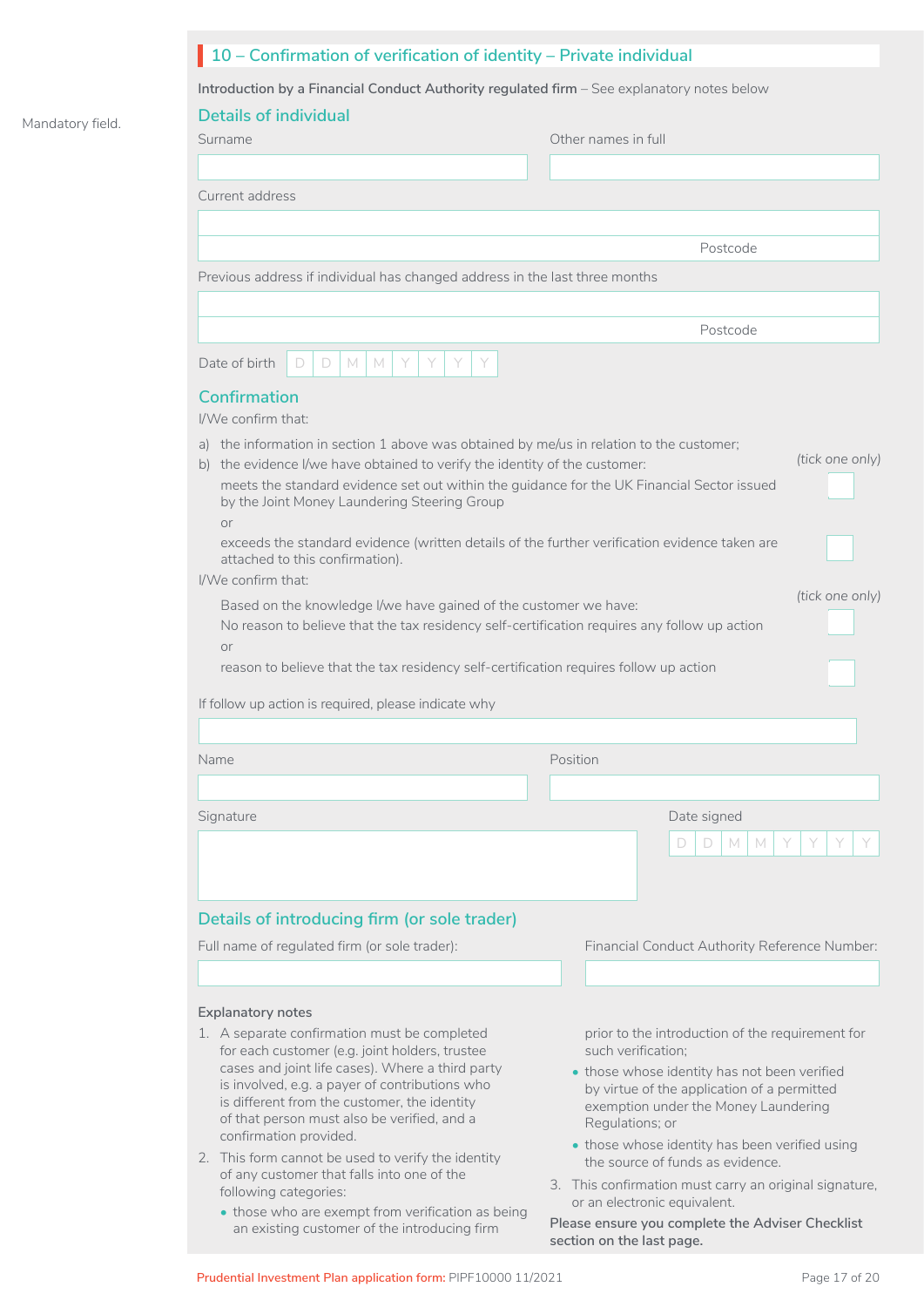|                  | 10 - Confirmation of verification of identity - Private individual - continued                                                                                                                                                                                                                      |                                                                                                                                                        |  |  |
|------------------|-----------------------------------------------------------------------------------------------------------------------------------------------------------------------------------------------------------------------------------------------------------------------------------------------------|--------------------------------------------------------------------------------------------------------------------------------------------------------|--|--|
|                  | Introduction by a Financial Conduct Authority regulated firm - See explanatory notes below                                                                                                                                                                                                          |                                                                                                                                                        |  |  |
| Mandatory field. | Details of individual – for joint holders, trustee cases and joint life cases                                                                                                                                                                                                                       |                                                                                                                                                        |  |  |
|                  | Surname                                                                                                                                                                                                                                                                                             | Other names in full                                                                                                                                    |  |  |
|                  |                                                                                                                                                                                                                                                                                                     |                                                                                                                                                        |  |  |
|                  | Current address                                                                                                                                                                                                                                                                                     |                                                                                                                                                        |  |  |
|                  |                                                                                                                                                                                                                                                                                                     |                                                                                                                                                        |  |  |
|                  |                                                                                                                                                                                                                                                                                                     | Postcode                                                                                                                                               |  |  |
|                  | Previous address if individual has changed address in the last three months                                                                                                                                                                                                                         |                                                                                                                                                        |  |  |
|                  |                                                                                                                                                                                                                                                                                                     |                                                                                                                                                        |  |  |
|                  |                                                                                                                                                                                                                                                                                                     | Postcode                                                                                                                                               |  |  |
|                  | Date of birth<br>Y<br>Y<br>M<br>M<br>Y<br>D.<br>D.                                                                                                                                                                                                                                                  |                                                                                                                                                        |  |  |
|                  | Confirmation<br>I/We confirm that:                                                                                                                                                                                                                                                                  |                                                                                                                                                        |  |  |
|                  | a) the information in section 1 above was obtained by me/us in relation to the customer;                                                                                                                                                                                                            |                                                                                                                                                        |  |  |
|                  | b) the evidence I/we have obtained to verify the identity of the customer:                                                                                                                                                                                                                          | (tick one only)                                                                                                                                        |  |  |
|                  | meets the standard evidence set out within the guidance for the UK Financial Sector issued<br>by the Joint Money Laundering Steering Group                                                                                                                                                          |                                                                                                                                                        |  |  |
|                  | or<br>exceeds the standard evidence (written details of the further verification evidence taken are<br>attached to this confirmation).                                                                                                                                                              |                                                                                                                                                        |  |  |
|                  | I/We confirm that:                                                                                                                                                                                                                                                                                  |                                                                                                                                                        |  |  |
|                  | (tick one only)<br>Based on the knowledge I/we have gained of the customer we have:                                                                                                                                                                                                                 |                                                                                                                                                        |  |  |
|                  | No reason to believe that the tax residency self-certification requires any follow up action                                                                                                                                                                                                        |                                                                                                                                                        |  |  |
|                  | or<br>reason to believe that the tax residency self-certification requires follow up action                                                                                                                                                                                                         |                                                                                                                                                        |  |  |
|                  |                                                                                                                                                                                                                                                                                                     |                                                                                                                                                        |  |  |
|                  | If follow up action is required, please indicate why                                                                                                                                                                                                                                                |                                                                                                                                                        |  |  |
|                  |                                                                                                                                                                                                                                                                                                     |                                                                                                                                                        |  |  |
|                  | Name                                                                                                                                                                                                                                                                                                | Position                                                                                                                                               |  |  |
|                  |                                                                                                                                                                                                                                                                                                     |                                                                                                                                                        |  |  |
|                  | Signature                                                                                                                                                                                                                                                                                           | Date signed                                                                                                                                            |  |  |
|                  |                                                                                                                                                                                                                                                                                                     | M<br>D<br>D<br>M                                                                                                                                       |  |  |
|                  |                                                                                                                                                                                                                                                                                                     |                                                                                                                                                        |  |  |
|                  | Details of introducing firm (or sole trader)                                                                                                                                                                                                                                                        |                                                                                                                                                        |  |  |
|                  | Full name of regulated firm (or sole trader):                                                                                                                                                                                                                                                       | Financial Conduct Authority Reference Number:                                                                                                          |  |  |
|                  |                                                                                                                                                                                                                                                                                                     |                                                                                                                                                        |  |  |
|                  |                                                                                                                                                                                                                                                                                                     |                                                                                                                                                        |  |  |
|                  | <b>Explanatory notes</b>                                                                                                                                                                                                                                                                            |                                                                                                                                                        |  |  |
|                  | 1. A separate confirmation must be completed<br>for each customer (e.g. joint holders, trustee<br>cases and joint life cases). Where a third party<br>is involved, e.g. a payer of contributions who<br>is different from the customer, the identity<br>of that person must also be verified, and a | prior to the introduction of the requirement for<br>such verification:                                                                                 |  |  |
|                  |                                                                                                                                                                                                                                                                                                     | • those whose identity has not been verified<br>by virtue of the application of a permitted<br>exemption under the Money Laundering<br>Regulations; or |  |  |
|                  | confirmation provided.                                                                                                                                                                                                                                                                              | • those whose identity has been verified using                                                                                                         |  |  |
|                  | 2. This form cannot be used to verify the identity<br>of any customer that falls into one of the<br>following categories:                                                                                                                                                                           | the source of funds as evidence.<br>3. This confirmation must carry an original signature,                                                             |  |  |
|                  | • those who are exempt from verification as being<br>an existing customer of the introducing firm                                                                                                                                                                                                   | or an electronic equivalent.<br>Please ensure you complete the Adviser Checklist                                                                       |  |  |
|                  |                                                                                                                                                                                                                                                                                                     | section on the last page.                                                                                                                              |  |  |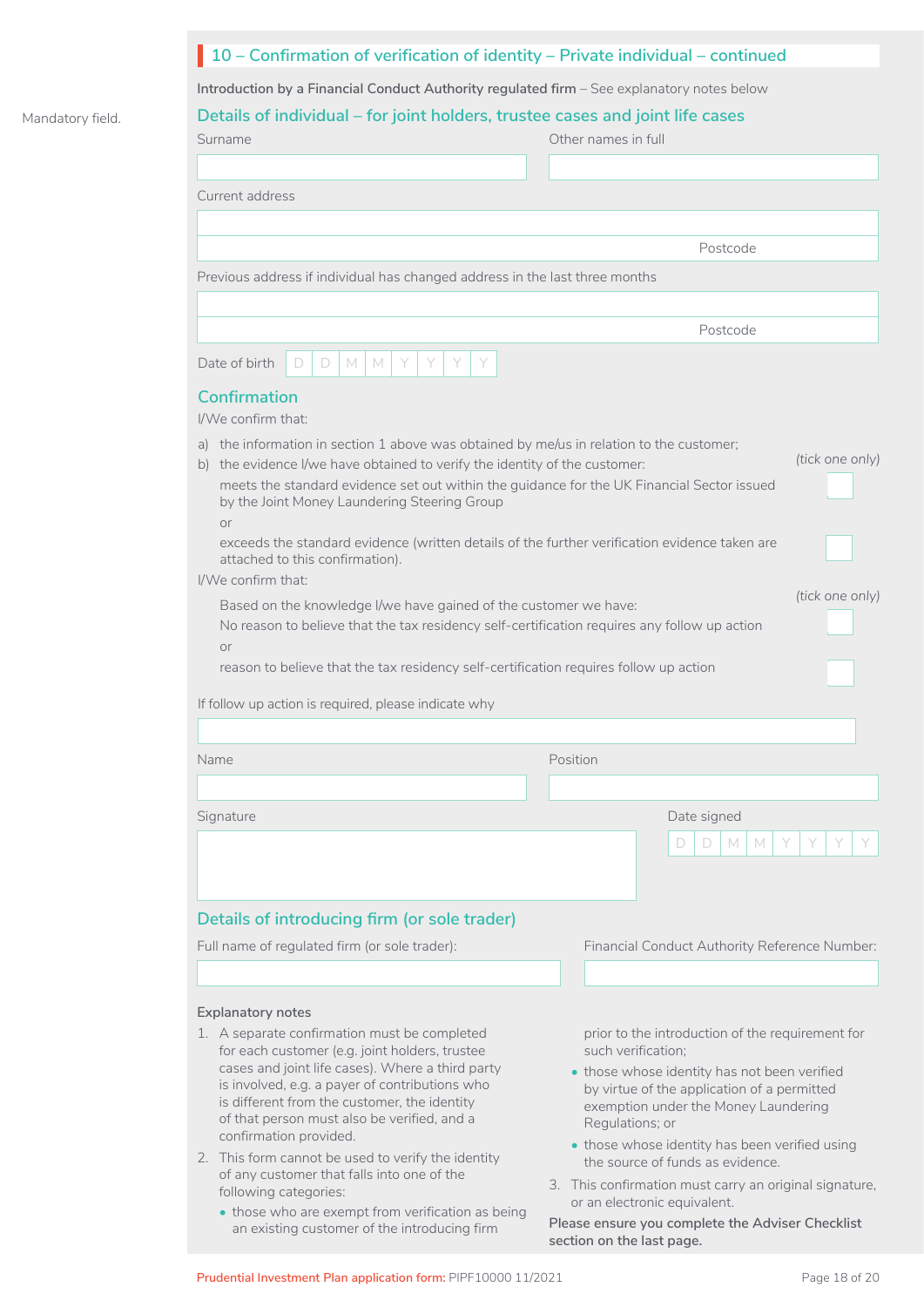#### Mandatory field.

If operating as an Appointed Representative, please insert your network's agency number. The payment of Adviser Charges will be to the Adviser firm identified on the form.

| 11 - Additional Adviser Information          |                                     |  |
|----------------------------------------------|-------------------------------------|--|
| I/We confirm that advice was given: Yes      |                                     |  |
| Name of Registered Individual (Adviser Name) | <b>Prudential Agent Number</b><br>. |  |
|                                              |                                     |  |

## Adviser checklist – to be completed by Financial Adviser

### **Financial Adviser note**

To avoid delays in processing this application, please check you have:

- Confirmed that advice was given
- Completed the details in Sections 2 and 4, covering Investment Details and Adviser Charge Instructions
- Completed the verification of identity form. A separate confirmation must be completed for each customer (e.g. joint holders, trustee cases and joint life cases). Where a third party is involved, e.g. a payer of contributions who is different from the customer, the identity of that person must also be verified, and confirmation provided.
- Ensured that the plan owner(s) has answered the tax residency question where applicable and/or provided a completed Tax Residency Self-Certification Declaration form where necessary.

 $\Box$ 

 $\Box$ 

□

□